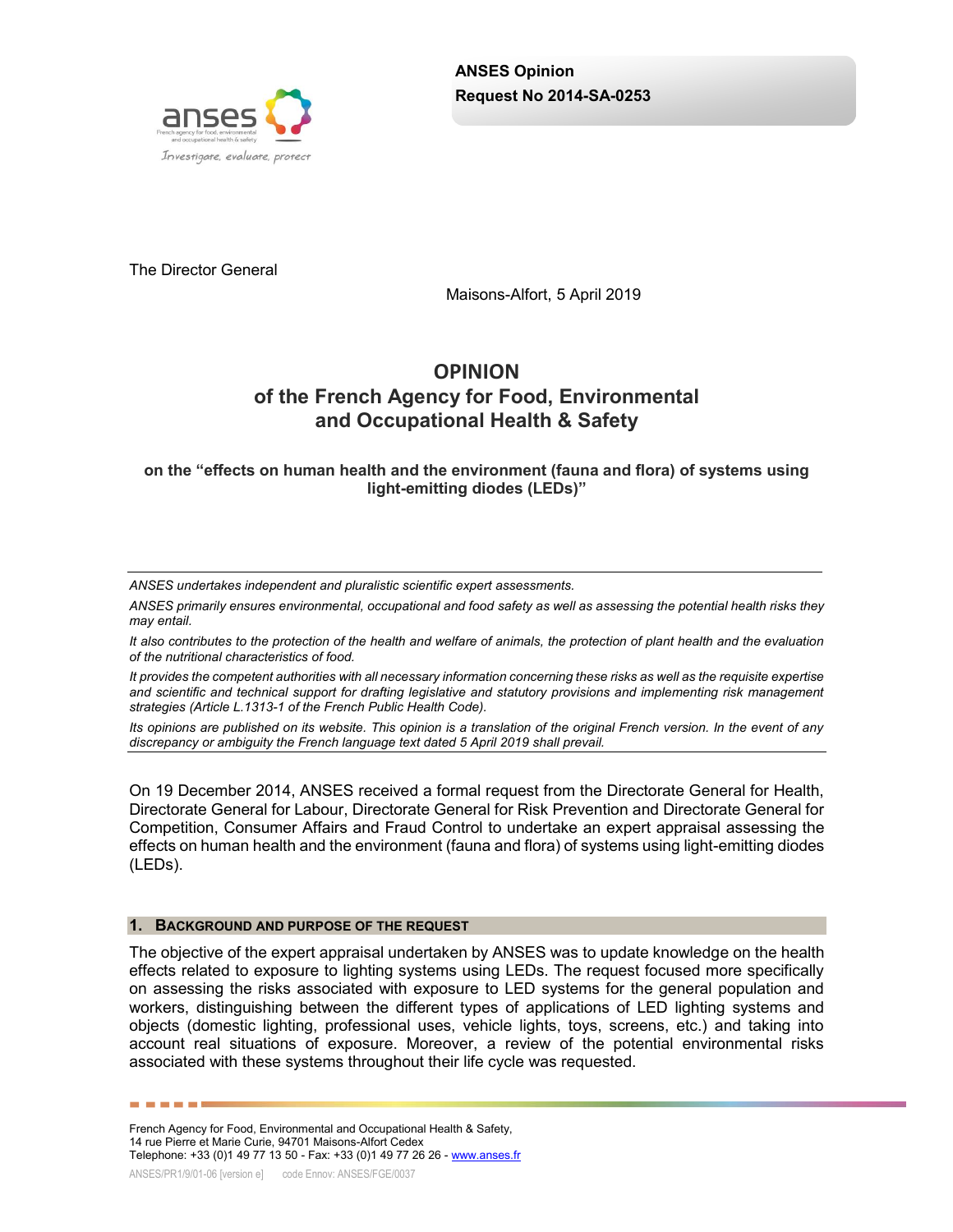Pursuant to Directive 2005/32/EC on the eco-design of energy-using products, known as the "EuP" Directive, the planned withdrawal of incandescent lamps (spread out between 2009 and 2012) and conventional halogen lamps (set for September 2018) from the lighting market has led to a sharp increase in LED lighting systems on the consumer market, thus increasing the population's exposure to lighting systems using this technology. The scope of LED systems has expanded: it now includes not only a large number of applications for professional use, but also applications for public use including displays and signs, as well as certain objects and devices (toys, decorative objects, etc.), backlighting in screens (mobile telephones, tablets, televisions, etc.) and indoor and outdoor lighting.

When publishing its first Opinion on the health effects associated with LEDs (ANSES's collective expert appraisal report published in 2010<sup>1</sup>), the Agency drew attention to the retinal toxicity of blue light. Indeed, LEDs are unique in that they emit light rich in short wavelengths: this is known as bluerich light. On this occasion, ANSES issued recommendations relating, among other things, to the placing on the market of LEDs and the provision of information to consumers.

The potential health effects associated with exposure to the light emitted by LEDs are now better documented. Since the Opinion issued by the Agency in 2010, new experimental data, obtained in animals in particular, have been published regarding the phototoxicity associated with long-term exposure to blue light. New data have also been published relating to the disruptive effects of blue light on the biological clock, glare, and the health effects associated with temporal light modulation (light-intensity fluctuations in lighting that may be visually perceived depending on frequency). Regarding the possible effects on the environment, there are data that raise questions about potentially induced imbalances in ecosystems, which may have consequences for fauna and flora as well as for humans and human health.

Adding or substituting artificial light to/for natural sunlight raises the issue of the potential health effects this may cause, due to the accumulation or modification of the lighting environment. Over the past few decades, humans have considerably increased their exposure to blue light in the evening with artificial lighting and backlights rich in blue light. Previously, the lighting systems used had tended to be yellow-orange in colour (candles, incandescent lamps).

The update of the expert appraisal considered all of the effects on human health and the environment (fauna and flora) that could be associated with exposure to the light of LED lamps.

### **2. ORGANISATION AND METHODOLOGY OF THE EXPERT APPRAISAL**

This expert appraisal falls within the sphere of competence of the Expert Committee (CES) on "Physical agents, new technologies and development areas". The Agency mandated a Working Group of experts, entitled "Health effects of LED systems", to undertake this expert appraisal under the leadership of the CES.

## **Working Group**

The Working Group was formed following a public call for applications issued on 28 April 2015. The experts in this group were selected for their scientific and technical skills in the areas of physics, optical radiation metrology, vision, ophthalmology, chronobiology, biology, the environment and lighting regulations. The Working Group was created in September 2015. It met 25 times in plenary sessions between September 2015 and May 2018.

**<sup>1</sup>** [https://www.anses.fr/fr/system/files/AP2008sa0408.pdf.](https://www.anses.fr/fr/system/files/AP2008sa0408.pdf)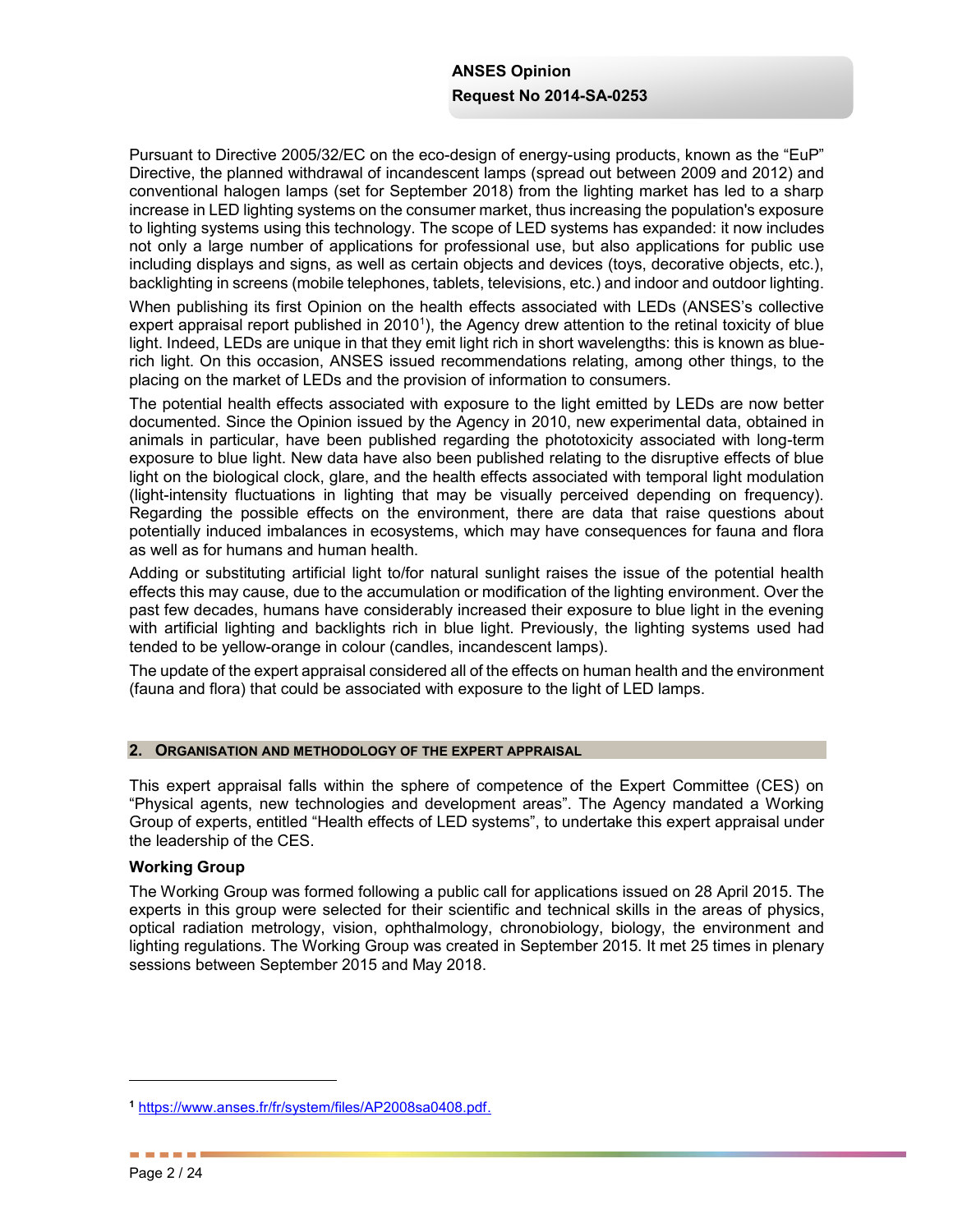## **External contributions**

To make up for the lack of data relating to the characterisation of exposure to LED systems, three studies were financed by the Agency.

### *Characterisation of the artificial lighting systems available on the French market*

First of all, a research and development agreement was drawn up between the Agency and the French National Consumer Institute (INC) in order to conduct an updated comparative study of the technical properties of various lighting systems available on the market.

#### *Documentation of exposure to light in populations*

The implementation of a second study was entrusted to the French Scientific and Technical Centre for Building (CSTB), in order to characterise the population's exposure to various artificial lighting and LED systems, in real conditions of exposure. A software program developed to that end enabled light exposure to be assessed for several exposure scenarios (children, workers, elderly people, etc.).

### *Assessment of blue-light protection systems intended for the general public*

A third study was undertaken with the CSTB to assess the blue-light filtration capacities of protective devices intended for the general public (screen filters, treated lenses, blocking glasses, software protection).

#### **Collective expert appraisal**

The methodological and scientific aspects of the expert appraisal work were regularly submitted to the CES. The report produced by the Working Group takes account of the observations and additional information discussed with the CES members. This expert appraisal was therefore conducted by a group of experts with complementary skills. It was carried out in accordance with the French Standard NF X 50-110 "Quality in Expertise Activities".

Interests declared by the experts were analysed by ANSES before they were appointed and throughout their work in order to prevent risks of conflicts of interest in relation to the points addressed in the expert appraisal. The experts' declarations of interests have been made public via the ANSES website: http://www.anses.fr

## **Expert appraisal methodology**

#### *Literature search and analysis*

The collective expert appraisal was mainly based on a critical analysis and summary of the data published in the scientific literature (articles, reports, etc.). The literature search was thus undertaken for the period from January 2010 to July 2017.

The results of the studies financed by ANSES to supplement knowledge of protective devices and exposure to artificial light in populations were taken into account in the expert appraisal.

The Working Group also interviewed external experts and figures, as well as representatives from the lighting industry and environmental protection associations, inviting them to contribute information and data supplementing the data available for the expert appraisal.

#### *Assessment of the level of evidence for health effects*

For each studied health effect, the results of the available studies undertaken in humans on the one hand and animals on the other hand were considered separately to characterise the evidence provided regarding the connection between exposure to LED light, in particular blue-rich light, and the occurrence of the health effect. In the end, the evidence for humans and animals was combined in order to establish an overall assessment of the level of evidence for the health effect of exposure to LED light, classifying it into one of the following categories:

- $\bullet$  proven effect;
- $\bullet$  probable effect;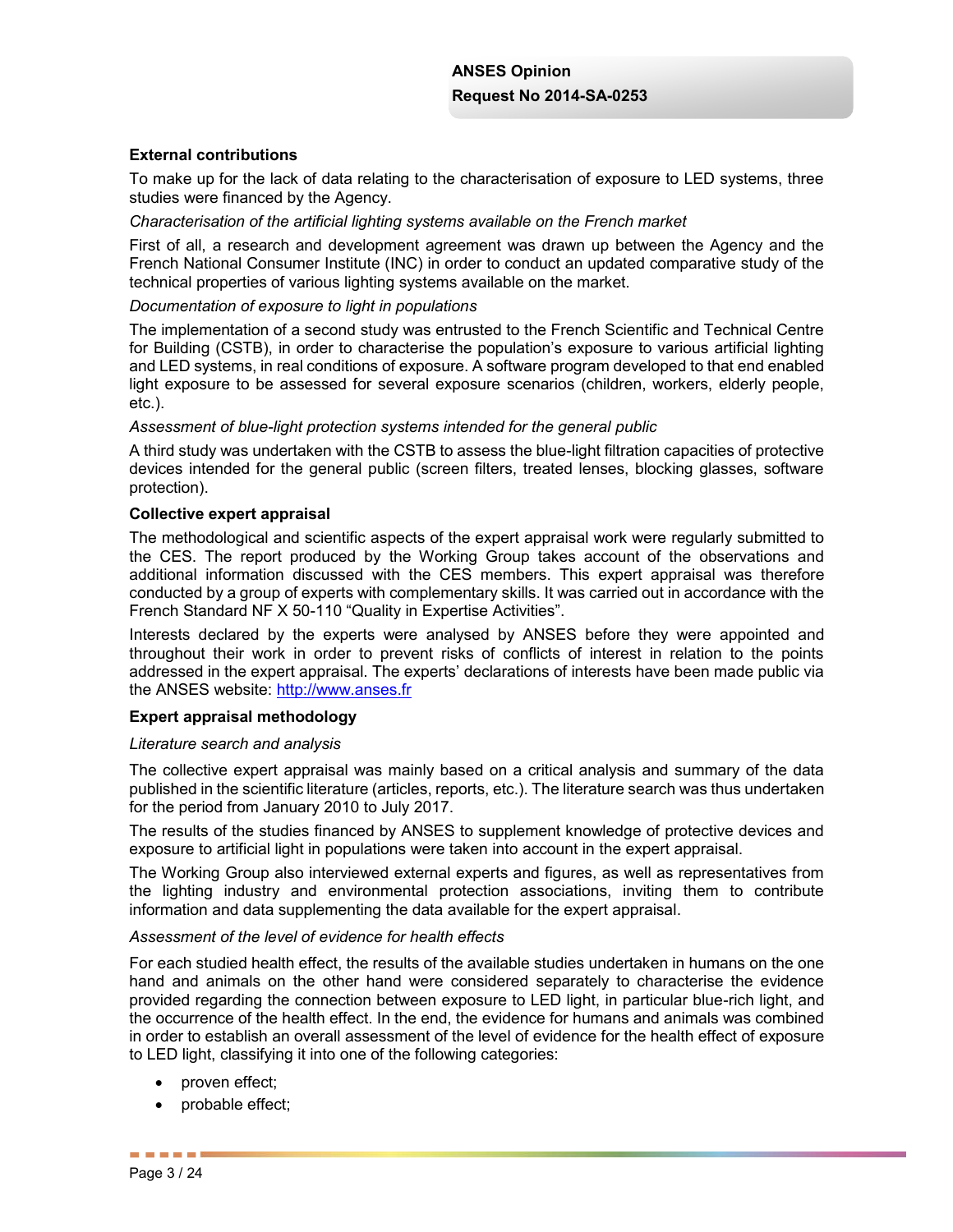- possible effect;
- $\bullet$  it is not possible to conclude from the available data as to whether or not there is an effect;
- $\bullet$  probably no effect.

## *Characterisation of exposure*

The lack of literature data dealing with the population's exposure to LED technologies led ANSES to finance specific measurement campaigns, in particular to describe the type and quantity of light emitted by LED systems used on a daily basis (e.g. lamps, objects featuring LEDs, vehicle headlamps, and computer, tablet and mobile telephone screens). Exposure to blue-rich light, especially via LED systems, was assessed as part of life scenarios, thanks to measurements taken *in situ* in specific environments.

Table 1 in the Annex summarises the main physical quantities used in particular to quantify emissions and exposure in the area of lighting.

## *Assessment of risks to human health*

By combining the assessment of the level of evidence for health effects obtained from the analysis of the scientific articles and the data from the exposure scenarios, the expert appraisal sought to characterise the potential risks to humans associated with exposure to systems using LEDs. Thus, the Working Group classified risks of occurrence of health effects in humans into four levels as defined below:

- $\bullet$  high risk;
- $\bullet$  moderate risk;
- $\bullet$  low risk;
- $\bullet$  no predictable risk.

The collective expert appraisal report describes the methodology used to assess the level of evidence for the studied effects as well as the qualitative assessment of the related risks.

### **3. ANALYSIS AND CONCLUSIONS OF THE CES**

The Expert Committee on "Physical agents, new technologies and development areas" adopted the collective expert appraisal work and its conclusions and recommendations as described in this summary at its meeting of 23 November 2018 and informed the ANSES General Directorate accordingly.

## **3.1 Specific characteristics of the light emitted by LED lamps**

The specific characteristics of LEDs are related to the type of radiation emitted on the one hand and to the physical properties of the lamps using this technology on the other hand.

Firstly, the light spectrum emitted by LEDs can be richer in blue light (there are lamps with very high colour temperatures<sup>2</sup> of above 6000 K, supplying extremely blue-rich light) and poorer in red light than most other natural and artificial light sources. The additional blue light in the LED spectrum compared to other light sources (spectral imbalance) raises the issue of the effects of light from LED lamps on the retina (phototoxic effects) and on circadian rhythms and sleep (melanopic effects). The lack of red light in LEDs may also deprive individuals of the potential photoprotective effects of this

**<sup>2</sup>** Colour temperature is a way to characterise light sources in comparison with an ideal material emitting light only under the influence of heat. The temperature of the black body whose visual appearance is closest to that of the light source is expressed in Kelvins (a unit of the international system whose symbol is K).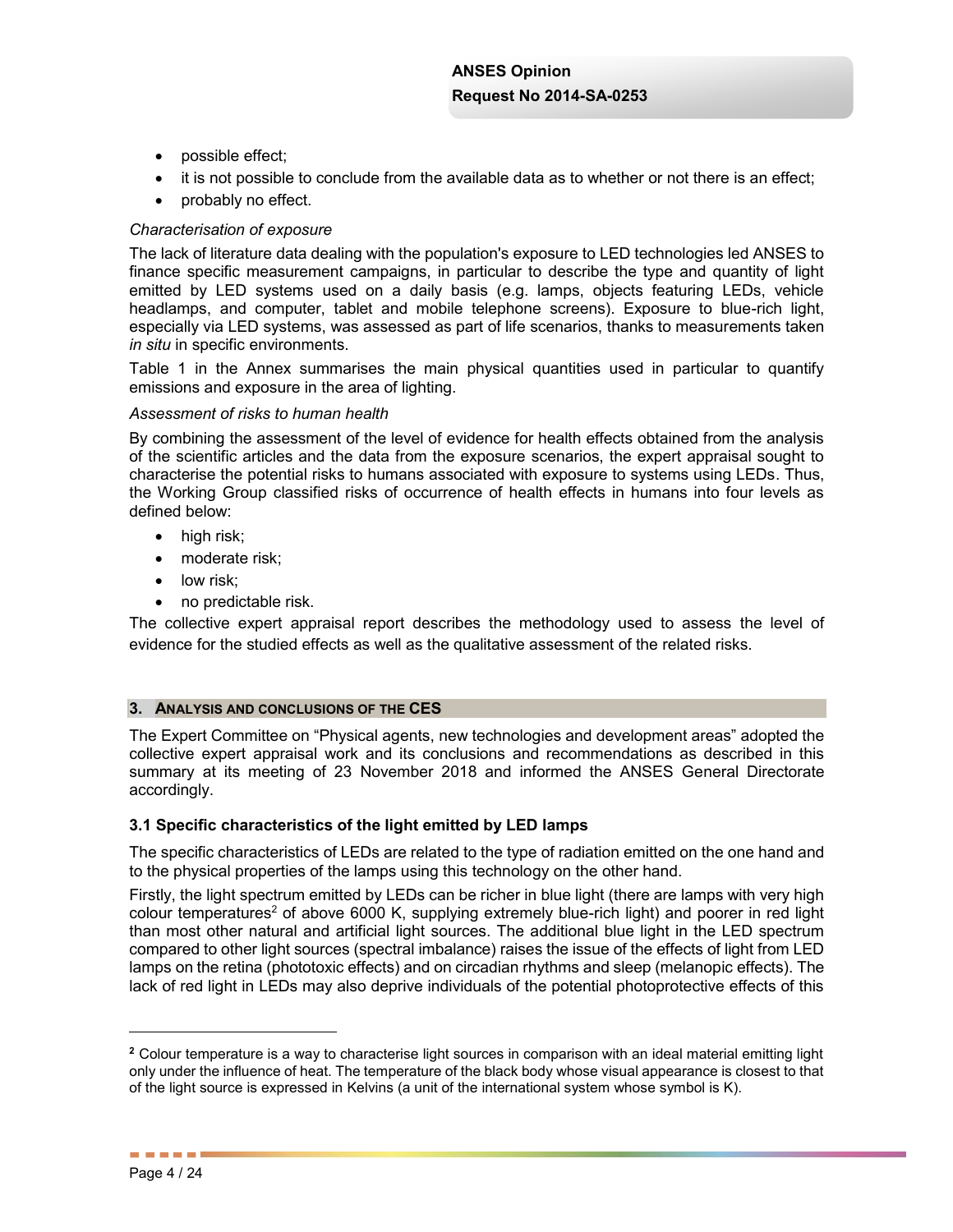radiation, especially during the physiological emmetropisation<sup>3</sup> process that takes place during childhood.

Secondly, due to their high luminance<sup>4</sup> and small emission areas, LED lights can produce more glare than light emitted by other technologies (incandescent, compact fluorescent, halogen lamps, etc.). This can especially be the case with LED matrices (small LED aggregates on the same base), LED spotlights, vehicle lights and hand-held lamps.

Lastly, LEDs are highly reactive to current fluctuations. Thus, variations in light intensity can appear depending on the quality of the power supply. These phenomena are grouped under the term "temporal light modulation". Humans can suffer from the negative effects of these variations, whether or not they are visually perceptible.

## **3.2 Changes in regulations and standards since 2010**

### *3.2.1 Regulations and standards relating to the phototoxicity of light*

### o *Exposure limits*

Regarding exposure to optical radiation and photobiological safety in particular, the International Commission on Non-Ionizing Radiation Protection (ICNIRP) published new guidelines on exposure to visible and infrared optical radiation in 2013 (ICNIRP, 2013)<sup>5</sup>. The blue-light exposure limits, which remained the same as those proposed in 1997, only involved acute exposure (single, continuous exposure for less than eight hours).

- o *Regulatory texts governing uses of devices, lighting products and artificial optical radiation applicable to LEDs in particular*
	- General population

The European "Low Voltage" Directive (2014/35/EU) aims to ensure that the electrical equipment on the European market meets requirements providing a high level of protection of health and safety. Manufacturers can rely on their products' compliance with harmonised standards to meet the essential requirements of this directive.

However, portable lighting systems (hand-held lamps, head torches) do not fall within the scope of the Low Voltage Directive. Nevertheless, they use LED sources that can have very high light intensities.

Similarly, for vehicle lighting (exterior lamps), there are no regulations intended to guarantee photobiological safety, for example by limiting the emission intensities of lamps or human exposure.

The case of toys using LEDs is not adequately covered by the European Directive on the safety of toys (2009/48/EC), since it refers, for health-related risks, to the standard on the safety of laser products (IEC 608251-1), which is not suited to LED lighting. This standard also does not consider the fact that the eyes of children are more sensitive to blue light due to a clearer lens.

**Workers** 

European Directive 2006/25/EC of 5 April 2006 on the minimum health and safety requirements regarding the exposure of workers to the risks arising from physical agents (artificial optical radiation - AOR) includes risk related to blue light. For this specific risk, it relies on the ICNIRP guidelines

**<sup>3</sup>** Emmetropisation is the process of normal ocular development leading to the formation of a sharp image on the retina.

**<sup>4</sup>** Luminance is a quantity corresponding to the perceived brightness of an area. A very bright area has high luminance, while a completely black area has zero luminance.

**<sup>5</sup>** ICNIRP Guidelines on Limits of Exposure to Incoherent Visible and Infrared Radiation, published in: Health Physics 105(1):74‐96;2013.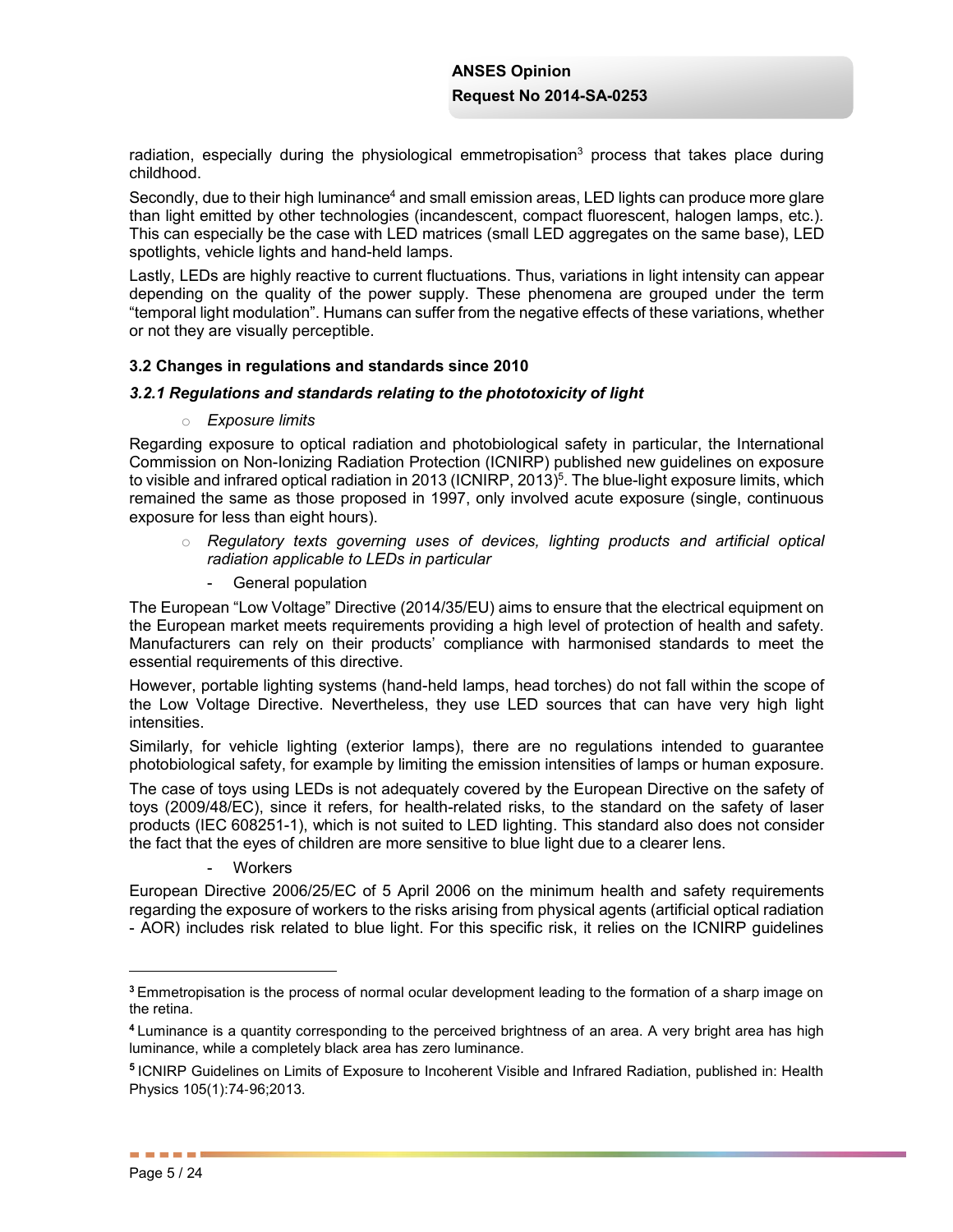published in 1997. In France, the AOR Directive was transposed into the Labour Code by decree in 2010<sup>6</sup>. A ministerial order from 2016<sup>7</sup> defines risk assessment methods based on European standards relating to human exposure to optical radiation.

o Standards

The standards relating to the assessment of photobiological safety (CIE S009, IEC 62471 and NF EN 62471) refer to the ICNIRP limit values and propose that lamps be classified into risk groups: risk group 0 (no risk), risk group 1 (low risk), risk group 2 (moderate risk) and risk group 3 (high risk).

In 2014, a technical report (IEC TR 62778:2014) accompanying the NF EN 62471 standard was published by the International Electrotechnical Commission (IEC). This report describes a method for assessing the photobiological risk group in the case of blue light. It includes several of ANSES's recommendations, in particular a procedure for transferring the risk group of an individual LED to an LED module and a finished product (luminaire), as well as the specification of a minimum viewing distance for people exposed to light sources in risk group 2 or higher.

Since 2015, harmonised lighting standards have included photobiological safety requirements<sup>8</sup> limiting the possible effects of radiation on eyes and skin. A distinction is made between lamps on the one hand and luminaires<sup>9</sup> powered by the electrical grid (non-portable luminaires) on the other hand. Regarding lamps, the requirements consist in limiting the photobiological risk group to level 0 or 1 in accordance with the NF EN 62471 standard. Regarding non-portable luminaires, there are no limits on the risk group; there is merely an obligation to inform consumers in the event of a risk group of 2 or higher $10$ .

## *3.2.2. Regulations and standards relating to other health effects*

There are currently no specific regulations dealing with effects related to circadian rhythm disruption, glare, or temporal light modulation.

o *Circadian rhythm disruption*

In 2004, the International Commission on Illumination (CIE) published a document, updated in 2009  $(CIE, 2009)^{11}$ , defining spectral sensitivity curves for melanopsin<sup>12</sup>-containing retinal ganglion cells.

o *Glare*

The standards relating to glare have not changed since 2010. The lighting industry uses the glare ratings, in particular the Unified Glare Rating (UGR), defined by the CIE. The UGR formula was initially developed for interior luminaires equipped with fluorescent tubes. The validity of extending the use of the UGR to LED lighting systems is questionable. The CIE's 2013 publication, "Review of

**<sup>6</sup>** Decree no. 2010-750 of 2 July 2010 concerning the protection of workers from risks due to artificial optical radiation, JORF no. 0153 of 4 July 2010, page 12149, text no. 11.

**<sup>7</sup>** Ministerial Order of 1 March 2016 concerning methods for assessing risks resulting from occupational exposure to artificial optical radiation, JORF no. 0066 of 18 March 2016, text no. 30.

<sup>8</sup> These requirements are specified in Standard NF EN [62560](http://www.boutique.afnor.org/numdos/redirection/FA165439?aff=2401)– Self-ballasted LED-lamps for general lighting services by voltage > 50 V – Safety specifications, and Standard NF EN 60598-1 Luminaires – Part 1: General requirements and tests (general part common to all luminaires).

<sup>&</sup>lt;sup>9</sup> A luminaire is a combination of a lamp and a decorative element or a combination of several lamps.

<sup>10</sup> For non-portable luminaires belonging to risk group 2, the safety standards (for example, Standard NF EN 60598-1 on general requirements for luminaires) require the labelling of the threshold distance and the following statements: *"the luminaire should be positioned so that prolonged staring into the luminaire at a distance closer than x m is not expected"* and *"do not stare at the light source".*

<sup>11</sup> CIE 158:2009: Ocular Lighting Effects on Human Physiology and Behaviour.

<sup>&</sup>lt;sup>12</sup> Melanopsin is a photopigment contained in the retina and photosensitive ganglion cells.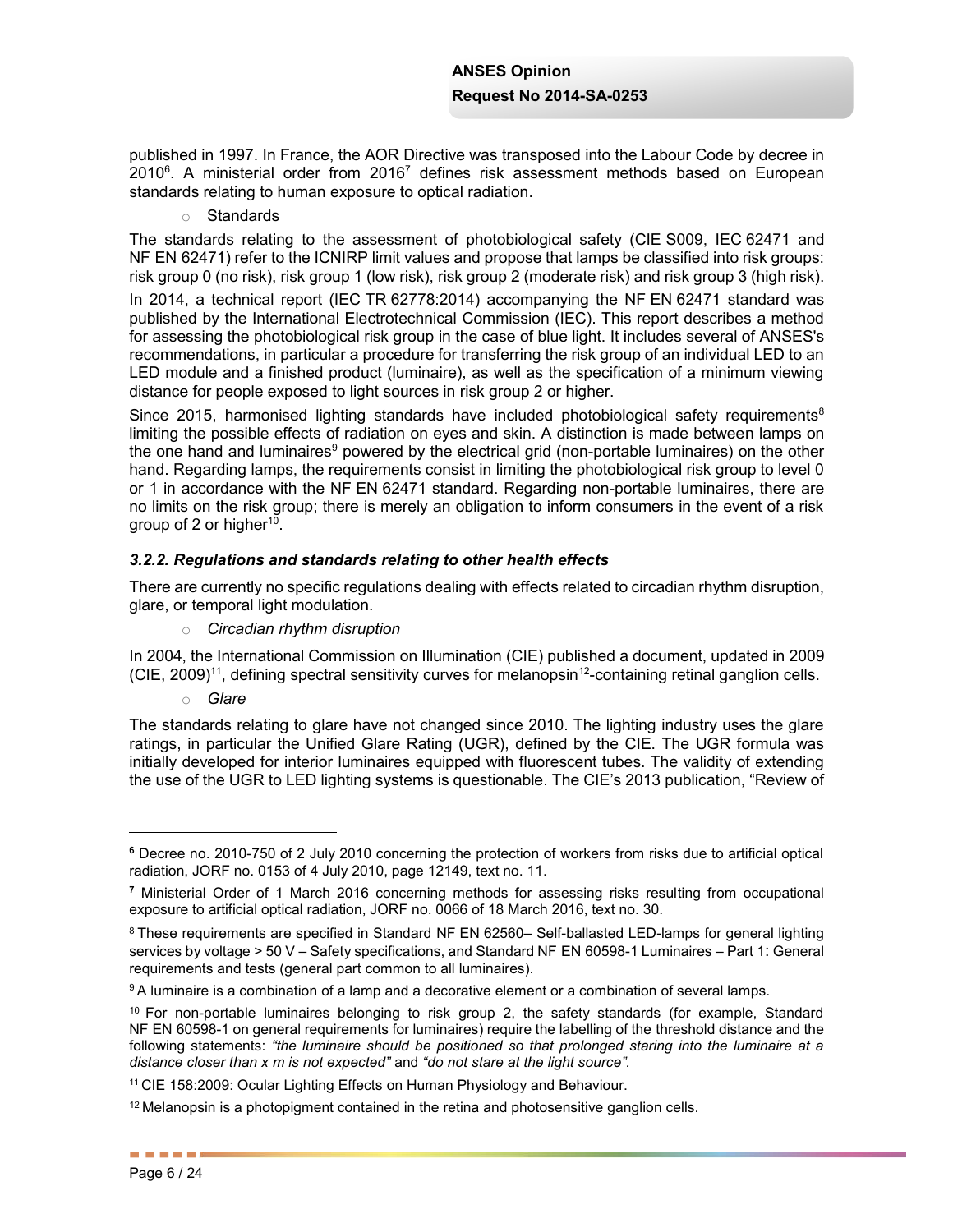Lighting Quality Measures for Interior Lighting with LED Lighting Systems" (CIE 205:2013), concluded that a new assessment system for glare was necessary for LED lighting.

o *Health effects related to temporal light modulation*

Since 2015, most standardisation organisations have produced new standards and technical documents or updated those already existing to describe phenomena involving temporal light modulation. However, there are no European or French regulations limiting the temporal modulation of the light emitted by lamps and luminaires. The regulations on lighting (in terms of eco-design and labelling) are currently being revised by the European Commission; aspects involving temporal light modulation are expected to appear in the text.

## **3.3 Human health risks associated with exposure to LED light**

The human health risks associated with exposure to LED light are mainly due to the spectral composition of the light on the one hand and temporal light modulation on the other hand.

Of the health effects of LEDs, those related to blue light, such as phototoxicity and circadian rhythm disruption, are highly dependent on the exposed person's age. Indeed, the lens acts as a blue-light filter in the eye and its transmittance changes considerably with age. Children are born with a clear lens, letting through all blue light, and reach an optimum filtration rate around the age of 20. A person over the age of 60 has a blue-light filtration rate around twice that of a 20-year-old.

There is a distinction between light sources (or light objects) emitting blue light and objects that have a blue colour. In the first case, the light spectrum received by the eye is (often) enriched with blue light. The amount of light received by the retina in the blue band can be large and have phototoxic effects on the eye and a disruptive effect on biological rhythms. In the second case, the blue colour of the objects and surrounding materials, with conventional lighting, is due to the reflection of part of the spectrum and ends up absorbing some of the light. The intensity of the light source is diminished overall, and the perception of colour can have soothing effects.

## *3.3.1. Circadian rhythm disruption, sleep disruption, and effects on cognitive performance and vigilance levels*

### 3.3.1.1 Hazard characterisation

### o *Circadian rhythm disruption*

The light received by the retina has two main effects: it enables the formation of images (visual effect) and gives the body an idea of the time of day (non-visual effect). This non-visual effect involves melanopsin-containing retinal ganglion cells (mRGCs) that have specific spectral sensitivity: they are strongly stimulated by blue light, with peak sensitivity around 480 nm. These mRGCs send their messages to the suprachiasmatic nuclei of the hypothalamus, the seat of the central circadian clock. This central clock distributes the message to the rest of the body, in order to synchronise all of its biological functions with the day/night cycle. Thus, the adequate regulation of mRGC activity is essential for keeping the biological rhythms of organisms synchronised with their environment. The "melanopic" wavelength band (turquoise blue, 480-490 nm) is thus related to effects on circadian rhythmicity.

The central biological clock determines the production of a hormone, called melatonin, whose secretion begins in the evening, around two hours before bedtime, and then reaches a peak towards the middle of the night before returning to very low and even undetectable levels in the morning and for the rest of the day. Thus, the daily rhythm of circulating melatonin concentrations is a reliable indicator of the biological clock's activity and disruptions.

The effective synchronisation of the central circadian clock, and thus of the biological functions that depend on it, in particular wake/sleep rhythms, requires high light intensity during the day and total darkness at night. Current lifestyle habits, especially in urban environments, are increasingly tending to disrupt the natural daily light/dark cycle, with time spent indoors during the day (accompanied by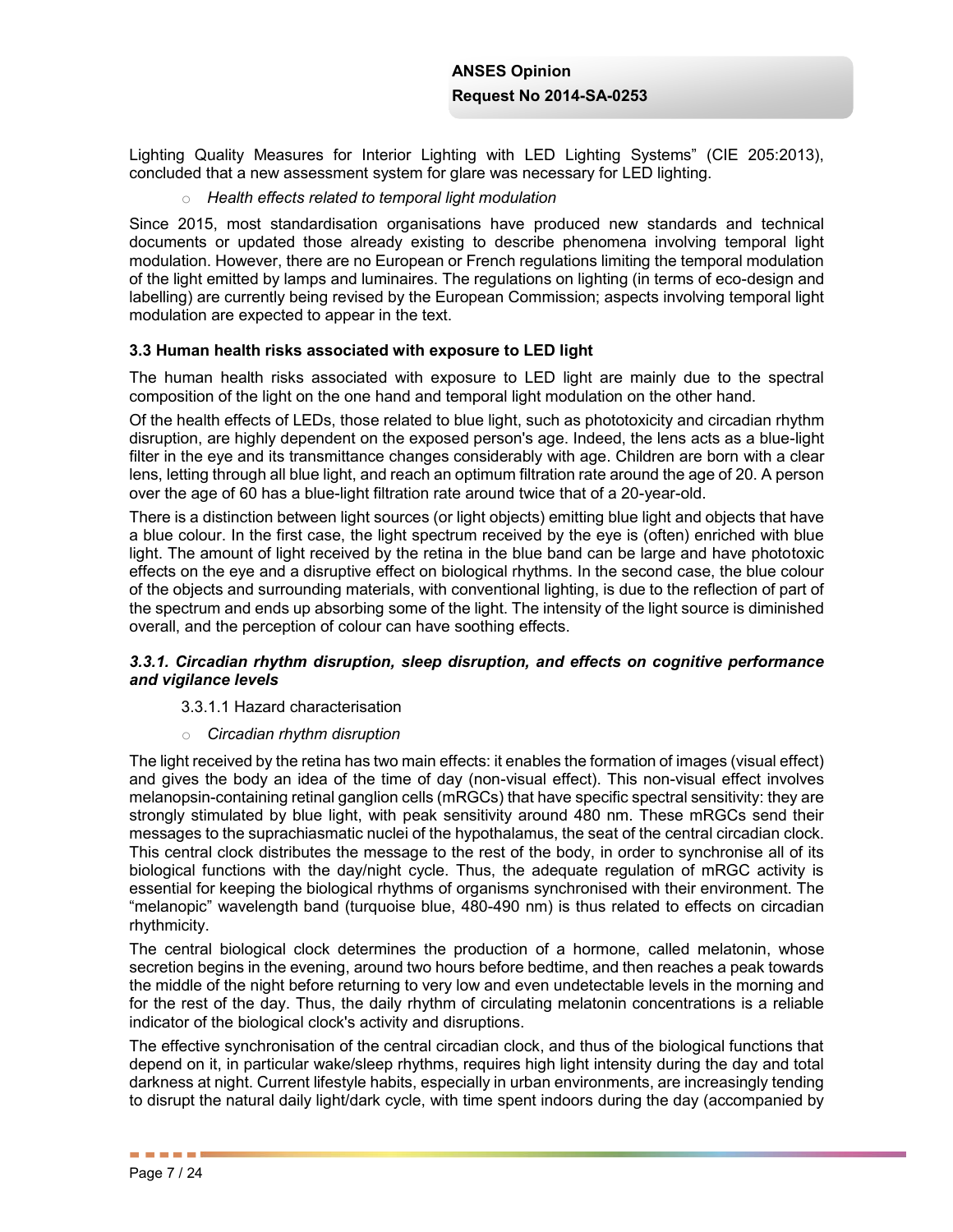a decrease in light intensity) and exposure to multiple light sources (lighting, screens) in the evening and at night.

There have been many different publications studying the disruption of circadian rhythms related to exposure to light in the evening or at night. The results of several experimental studies conducted in humans, during which people were subjected to blue-rich light from artificial lighting or screens (computers, telephones, tablets, etc.), were consistent and indicated that nocturnal melatonin synthesis was delayed or inhibited even by very low exposure to blue-rich light.

The degree of circadian disruption seems to depend on the light intensity, the time and duration of exposure, and the individual's history of exposure to light during the day. However, a value of around 10-40 lux or lower (a very low level that can be largely exceeded with domestic lighting) is sufficient to observe an impact on the circadian clock (illustrated by the suppression of nocturnal melatonin secretion).

In conclusion, in light of the sufficient evidence provided by studies undertaken in humans, circadian rhythm disruption induced by exposure to blue-rich light during the evening or at night is considered as proven.

Furthermore, experimental studies in animals have demonstrated that circulating melatonin in a mother crosses the placental barrier and enters the foetal circulation, which possesses melatonin receptors. Thus, maternal melatonin can impact foetal development, in particular the establishment of the circadian system. At night, maternal exposure to light modifies melatonin levels and induces a prenatal effect that appears to have consequences lasting into adulthood (effects on circadian rhythms, metabolic effects, etc.). It can reasonably be assumed that in humans, the effects of modern lighting at night on maternal melatonin secretion negatively impact *in utero* foetal development.

The disruption of circadian rhythms is also associated with other health effects<sup>13</sup> (disruption of sleep quality and quantity, metabolic disorders, increased risk of cancer - especially breast cancer, cardiovascular diseases, effects on mental health). However, the direct connection between exposure to blue-rich light in the evening or at night and the occurrence of these health effects, while strongly suspected, has not been proven to date in humans.

### o *Sleep disruption*

Most of the available scientific studies show that blue light alters sleep regulation via circadian disruptions. The evidence provided by studies undertaken in humans is sufficient to conclude that exposure to blue-rich light during the evening has a proven effect on sleep onset latency and the duration and quality of sleep.

o *Effects on vigilance levels and cognitive performance*

Several studies have shown that exposure to blue light (from LEDs in particular) in the day or at night improves cognitive performance and enhances vigilance levels. A number of studies have focused on the effects of lighting, especially blue light, on the performance of night workers. The objective has been the short-term optimisation of vigilance and the reduction of sleepiness in order to reduce industrial and traffic accidents and enhance performance and productivity. These are major challenges for modern societies. However, the issue of potential health effects, due to a possible increase in the phototoxicity of light at night, has yet to be defined.

**<sup>13</sup>** Assessment of the health risks associated with night work, ANSES collective expert appraisal report, June 2016.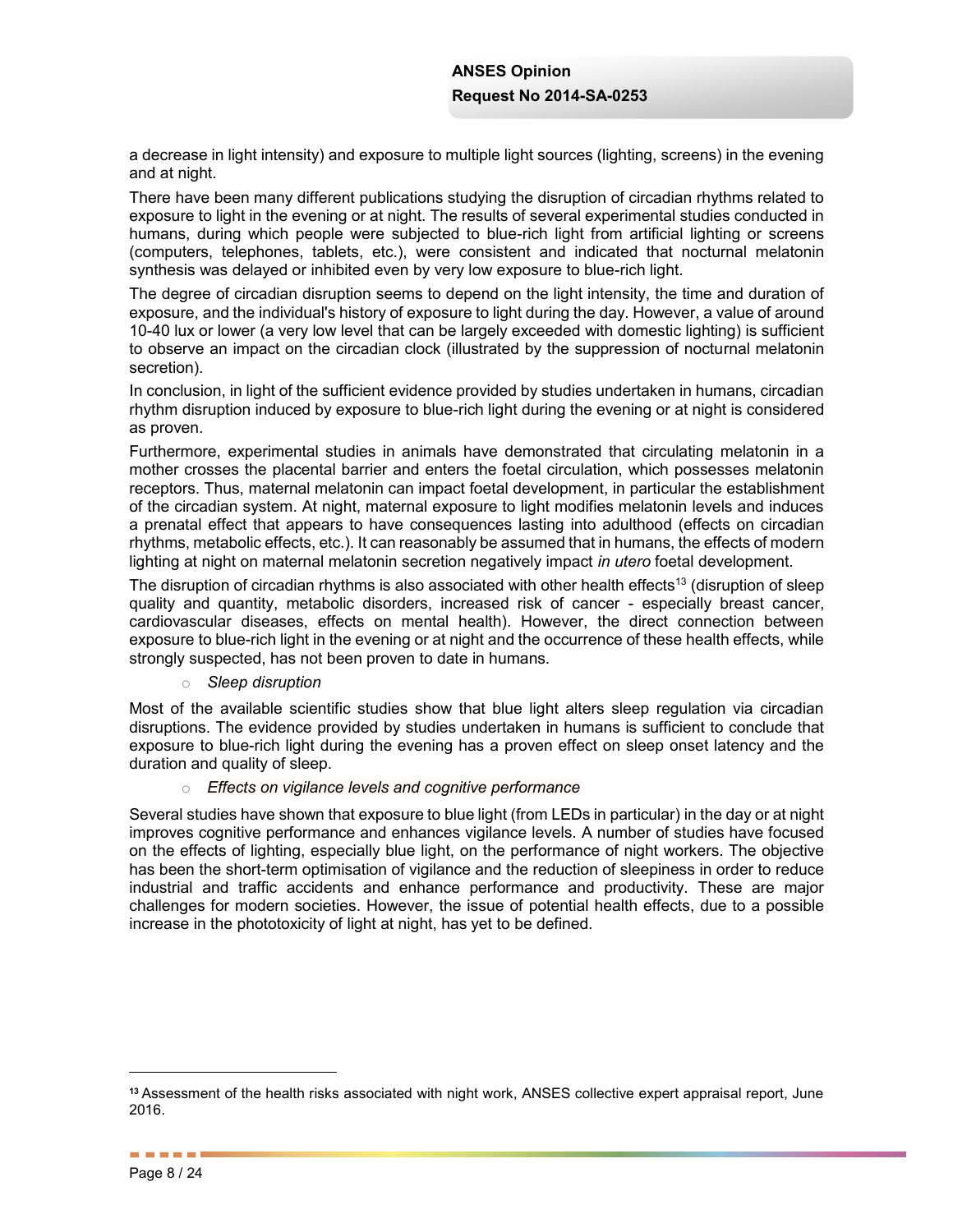## 3.3.1.2 Characterisation of LED light sources and exposure

Exposure to blue light was studied in the "melanopic" band (turquoise blue, 480-490 nm) for effects on melatonin and circadian rhythms.

The quantity of blue light emitted by an LED object can be estimated based on its colour temperature, expressed in Kelvins (K), and its level of illuminance on a surface, expressed in lux (especially at the plane of the eye).

Measurement campaigns undertaken to describe the type and quantity of light emitted by LED systems showed that light emitted by screens of televisions, computers, mobile telephones or tablets had a low level of illuminance but was rich in blue light. LED computer screens had colour temperatures ranging from 4500 K to 6900 K and illuminance values at the plane of the eye ranging from 20 to 60 lux. For the LED screens of smartphones and electronic tablets, colour temperatures ranged from 4100 K to 7000 K and illuminance values at the plane of the eye from 2 to 10 lux. As for domestic lighting, the LED lamps available on the market can offer colour temperatures ranging from 2500 K (low level of blue light) to 6900 K (very high level of blue light).

Regarding human exposure to blue light in the melanopic band, no data were identified in the scientific literature. The light exposure scenarios developed for this expert appraisal, representing typical living conditions for various populations, showed that exposure in the melanopic band was similar with LED lighting with moderate levels of blue light (colour temperatures ranging from 2700 K to 4000 K), compact fluorescent lamps and halogen lamps. Nevertheless, with life scenarios including "worst case" situations (LEDs with very high levels of blue light, colour temperatures of around 6500 K), exposure in the melanopic band was higher compared with other lighting technologies, regardless of the population in question. Moreover, the use of LED screens and objects is likely to increase exposure to blue light in the melanopic band.

## 3.3.1.3 Health risk assessment

Based on the available data, the risk of circadian rhythm disruption or sleep disruption related to exposure to LEDs cannot be precisely quantified. Nevertheless, in light of the above and based on a qualitative approach, the Working Group's experts consider that the risk of circadian disruption associated with exposure to blue-rich LED lights in the evening or at night is high.

In particular, exposure before bedtime to LED lighting or screens from televisions or communication technologies enriched with blue light is likely to adversely affect sleep duration and quality and impact cognitive functions.

## 3.3.1.4 Susceptible population groups

The available studies have shown even stronger effects of delayed bedtimes, due to the impairment of non-visual functions, in particular melatonin suppression, in children, adolescents and young adults (before the age of 20). An obvious factor is the higher lens clarity of young people, causing more light to pass through than for adults. In addition to the widespread use of devices with LED screens by adolescents, the behavioural, hormonal and circadian changes occurring in this phase of life (increase in the endogenous period of the circadian cycle) are probably also involved.

More generally, several population groups were identified as being more specifically susceptible to the risk of circadian and sleep disruption associated with exposure to LEDs:

- infants, children, adolescents and young adults (due to a clear lens); aphakic (with no lens) and pseudophakic (with an artificial lens) individuals;
- $\bullet$  pregnant women (potential health effects on the unborn child);
- x night workers**<sup>14</sup>**;

**<sup>14</sup>** Night workers are particularly susceptible since their exposure to LED lighting is potentially high.

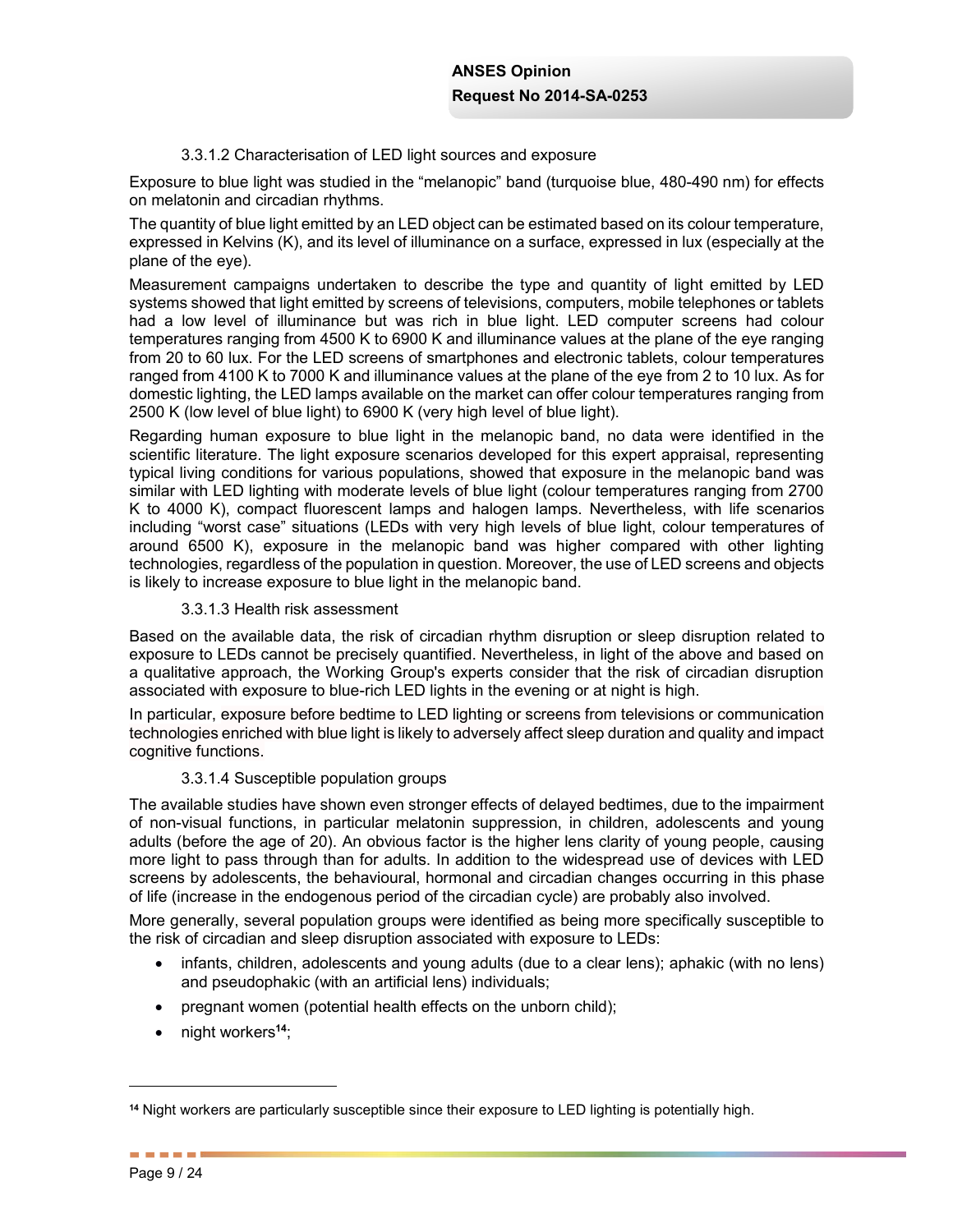• people with ocular diseases or anomalies, and people with sleep disorders.

### *3.3.2 Ocular effects and diseases*

### 3.3.2.1 Hazard characterisation

Phototoxicity is a mechanism of light-induced cellular damage that can lead to cell death. Exposure to intense and acute light is phototoxic since it causes the irreversible loss of retinal cells, which can lead to partial and permanent (scotoma<sup>15</sup>, decrease in visual field, reduced resolution) or total (blindness) vision loss. Chronic exposure to low-intensity phototoxic lights speeds up the ageing of retinal tissues, potentially leading to vision loss and degenerative diseases such as age-related macular degeneration (ARMD).

Regarding the toxic effects of blue-rich light on the eye, the available data show that:

- the retinal phototoxicity of acute (for less than eight hours) exposure to blue-rich light is proven;
- the contribution of chronic (for several years) retinal exposure to blue-rich light to the occurrence of ARMD is proven; since the long-term ocular effects of artificial lighting have not been studied to date, these conclusions are based on epidemiological studies taking into account exposure to sunlight (blue-rich light);
- in addition to the received phototoxic dose, the time of exposure plays a major role. Some experimental studies, currently limited to animals, have demonstrated increased retinal vulnerability to phototoxicity at night, due to a daily photosensitivity rhythm and disruptive effects on the endogenous retinal clock.

Numerous studies have shown that the exposure limits (ELs) selected by ICNIRP for the retinal toxicity of light are not sufficiently protective. Some authors (Hunter *et al.*, 2012)**<sup>16</sup>** have considered that to be protective, these ELs would need to decrease by a factor of 20. In addition, the expert appraisal provided an opportunity to highlight that these ELs are only proposed for acute exposure (for less than eight hours) and ignore the issue of long-term exposure. The experts also mentioned the existence of new UV-LED systems<sup>17</sup> that may pose phototoxic risks.

Furthermore, the review of the scientific literature on myopia and Sjögren syndrome**<sup>18</sup>** led to the following conclusions:

- $\bullet$  the effect of blue-rich light on myopia is possible (whether positive or negative);
- the effect of blue-rich light on the occurrence of Sjögren syndrome is possible.

3.3.2.2 Characterisation of LED light sources and exposure

Exposure to blue light was studied in the "phototoxic" band (deep blue, 450-470 nm).

The physical measurements taken as part of this expert appraisal showed that some of the tested LED lighting devices (hand-held lamps, head torches, toys and certain vehicle lights - especially dipped-beam headlamps, etc.) emit blue-rich light (devices classified in risk group 2, maximum anticipated exposure duration of less than 100 s, according to the exposure limits defined by

**<sup>15</sup>** A break in the field of vision due to insensitive retinal areas.

**<sup>16</sup>** Hunter, Jennifer J., Jessica I. W. Morgan, William H. Merigan, David H. Sliney, Janet R. Sparrow, and David R. Williams. 2012. The Susceptibility of the Retina to Photochemical Damage from Visible Light. Progress in Retinal and Eye Research 31 (1): 28-42.

**<sup>17</sup>** New generation of LEDs whose blue-light peak is shifted to the ultraviolet region (around 410 nm).

**<sup>18</sup>** Sjögren syndrome involves lacrimal system dysfunction causing dryness on the surface of the eye (cornea, conjunctiva, etc.). This syndrome is characterised by ocular discomfort with tingling sensations or an impression of a foreign body in the eye.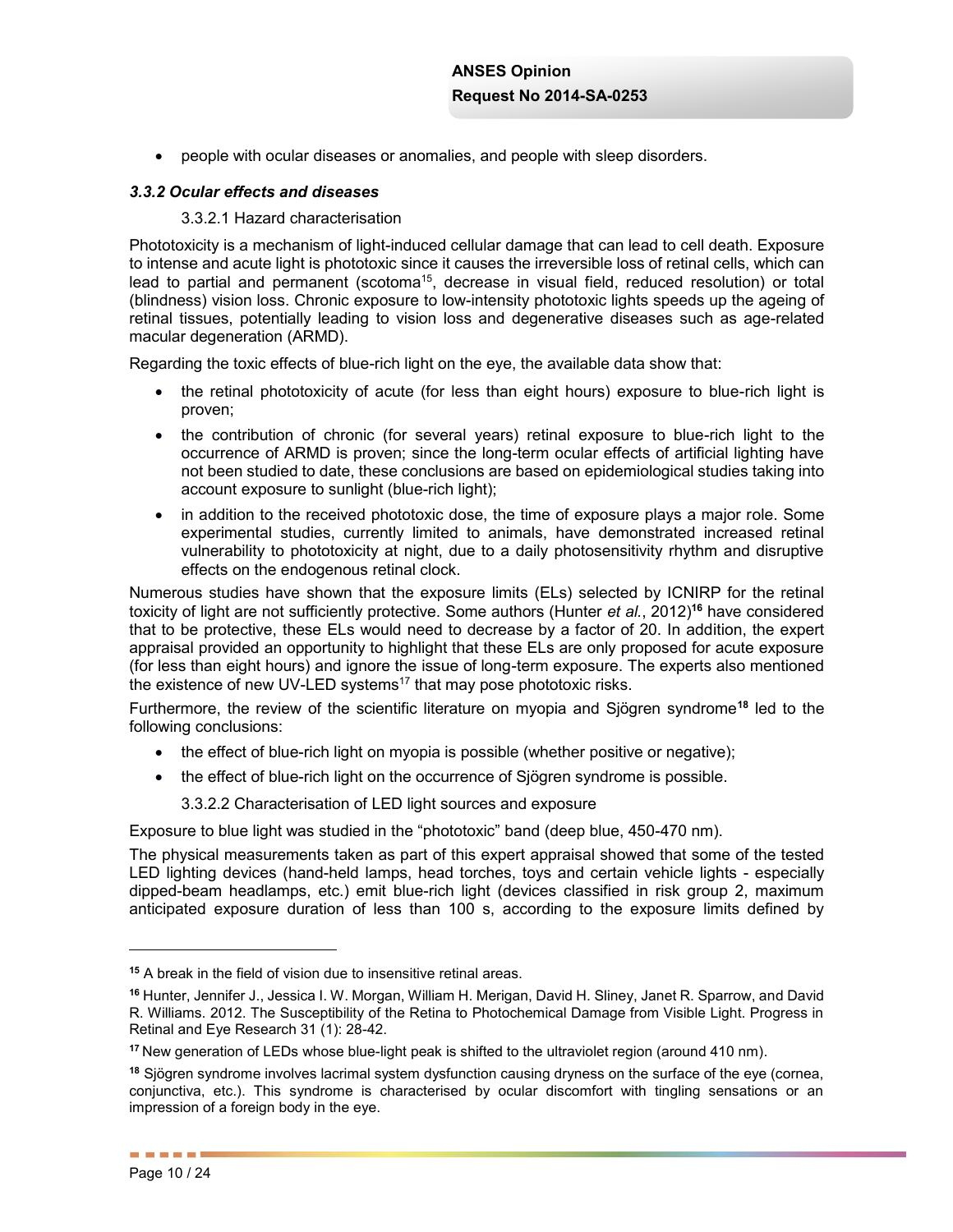ICNIRP). Some telephone screens and electronic tablets using LED technology emit fairly lowintensity but systematically blue-rich light. It should also be noted that decorative blue LEDs have emerged on the market and that LEDs are being used in a growing number of applications (e.g. in agricultural lighting systems, to light up aquariums, etc.).

Adding artificial lighting to natural lighting is likely to modify the ocular doses received by the cornea and retina in the phototoxic band (up to a 50% increase). Comparing the contributions of LED lighting systems and other lighting technologies to overall human exposure according to defined scenarios produced the following results:

- in general, LED lighting systems increase the imbalance in wavelengths in favour of blue light compared to red light, in comparison with other lighting systems, at the same colour temperature;
- exposure in the phototoxic band is even higher when colour temperature is high (blue-rich light), regardless of the lighting technology (LED or otherwise).

Regarding the phototoxic dose received by the retina, the results of the examination of exposure scenarios showed that LEDs were only different from other technologies in the "worst case" scenario, in which the LED lighting systems used had very high levels of blue light (high colour temperatures of around 6500 K). Even so, the experts underline that this "worst case" scenario can correspond to the situations of certain people with very low exposure to natural light who are subjected to blue-rich lighting in their workplace (for example, in the winter, it is dark out in the morning when leaving home and in the evening when returning home, and the daytime is spent in an environment lit exclusively by artificial blue-rich lighting).

The Working Group's experts would like to point out the significant commercial development of small bare decorative LEDs emitting blue light (string lights, ambient lighting, etc.). These LEDs can increase exposure in the phototoxic band, even at low luminance levels. Indeed, the photons of blue light have higher energy than the photons associated with longer wavelengths. They can therefore induce photochemical reactions similar to those caused by ultraviolet radiation. Moreover, human visual perception is less sensitive to blue light. High energy levels in blue light can therefore be received by the retina without creating a strong visual sensation. Since this blue-coloured light does not necessarily create glare, it can be stared at over a long period, especially by children.

3.3.2.3 Health risk assessment

Based on the available data, the risk of ocular diseases occurring in relation to exposure to LEDs cannot be precisely quantified. However, in light of the above and based on a qualitative approach, the experts consider that the risk of acute toxicity associated with "warm white" (low colour temperature) LEDs for domestic use is low.

It should be noted that lighting devices belonging to risk group 2 (hand-held lamps, head torches, toys and certain vehicle lights) are available on the market. The risk of ocular diseases occurring in relation to exposure to these devices is higher, especially for susceptible population groups. Similarly, objects specifically emitting blue light (e.g. decorative LEDs), even at low intensities, can increase exposure in the phototoxic band.

Due to the lack of data on the chronic effects of low-dose exposure to cool light (screens, for example), the risk level associated with chronic exposure to blue-rich LEDs cannot currently be assessed.

## 3.3.2.4 Susceptible population groups

Regarding the risk of ocular diseases, several susceptible population groups were identified based on the data from the literature:

• infants, children, adolescents and young adults (clear lens); aphakic (no lens) and pseudophakic (artificial lens) individuals;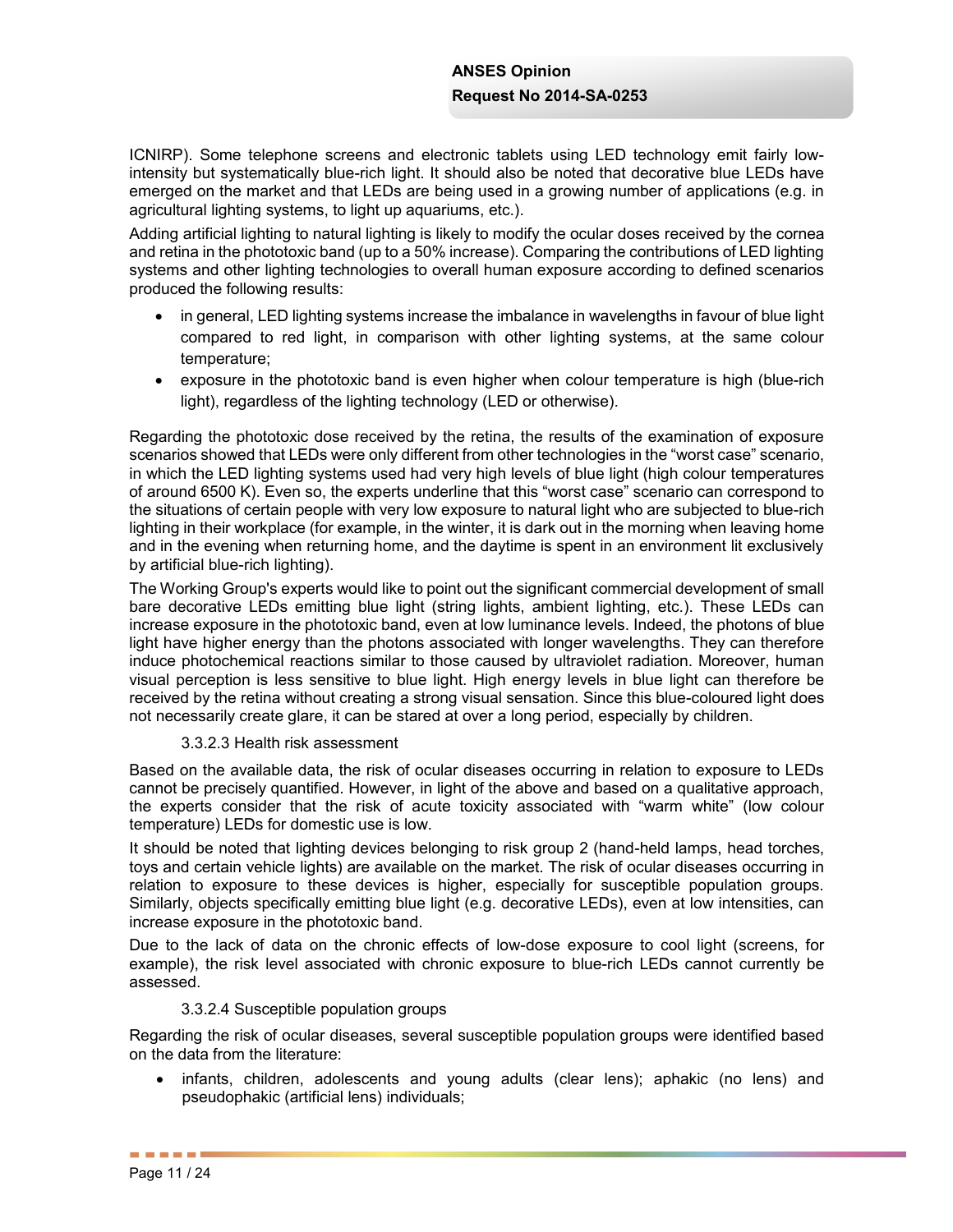- people with ocular diseases (dry eye, ARMD, glaucoma, retinopathy, etc.); people with motor or cognitive disorders reducing their avoidance or decision-making capacities in the event of overly intense light; people taking photosensitising medications or exposed to photosensitising pollutants;
- x night workers**<sup>19</sup>** and any other professionals with potentially high exposure to LED lighting (surgeons, dentists, lighting professionals, lighting distributors, performing artists, people working in sport facilities, people working in agri-food facilities using LEDs (greenhouses, aquaculture), etc.).

## *3.3.3 Glare and visual comfort*

### 3.3.3.1 Hazard characterisation

Glare corresponds to viewing conditions in which a person experiences discomfort or is less capable of perceiving details or objects, due to an unfavourable luminance distribution or an extreme contrast. A distinction should be made between disability glare, which reduces the subject's visual capacities and performance, and discomfort glare, which causes the subject to experience a sensation of discomfort but does not cause a decline in visual performance.

Several factors modulate glare-related disability. These include the quantity of light sent into the eye by the source itself as well as the distance from the glare source and the observer's age. However, the spectral composition of light does not modify the disability glare phenomenon.

It appears that the multiple visible point sources in luminaires (LED matrices) considerably increase discomfort. All studies have consistently shown that (1) non-uniform sources produce more glare than uniform sources, even with moderate luminance, and (2) the higher the contrast, the greater the sensation of discomfort. Moreover, since the scattering of light in ocular environments increases with age, discomfort also increases. Regarding both LED sources and "conventional" light sources, colour temperature does not seem to be a determinant of visual comfort. However, at the same colour temperature, the spectral composition and especially the blue-light enrichment of the spectrum has probable consequences on visual discomfort.

The long-term effects of repeated glare are not known to date. Furthermore, there is a high level of inter-individual variability in the general population as to the assessment of glare situations.

3.3.3.2 Characterisation of LED light sources and exposure

Luminance (expressed in  $cd/m^2$   $^{20}$ ), measured when directly viewing a light source from a short distance, enables the level of glare potentially produced by that light source to be assessed. The LED lamps tested for this expert appraisal had disparate luminance levels; some of them, especially those in LED spotlights, produced a very high level of glare.

Another aspect of visual comfort is related to colour rendering. The colour rendering index (CRI) represents a light's capacity to faithfully render a colour. A CRI of 100 refers to an optimum light, and it is recognised that a CRI is deemed acceptable above 80. LED lamps do not yet offer the capacities of halogen lamps, which have CRIs close to 100, but their performance is similar to that of compact fluorescent lamps, sometimes with measured CRIs greater than 80. Compared to the context of ANSES's previous expert appraisal published in 2010, LED technology now offers higher-quality colour rendering.

3.3.3.3 Health risk assessment

Based on the available data, the risk of visual discomfort or disability glare related to exposure to LEDs cannot be precisely quantified. However, in light of the above and based on a qualitative approach, the experts consider that certain lighting devices including LEDs (hand-held lamps,

**<sup>19</sup>** Night workers are particularly susceptible since their exposure to LED lighting is potentially high.

**<sup>20</sup>** cd/m²: candela per square metre.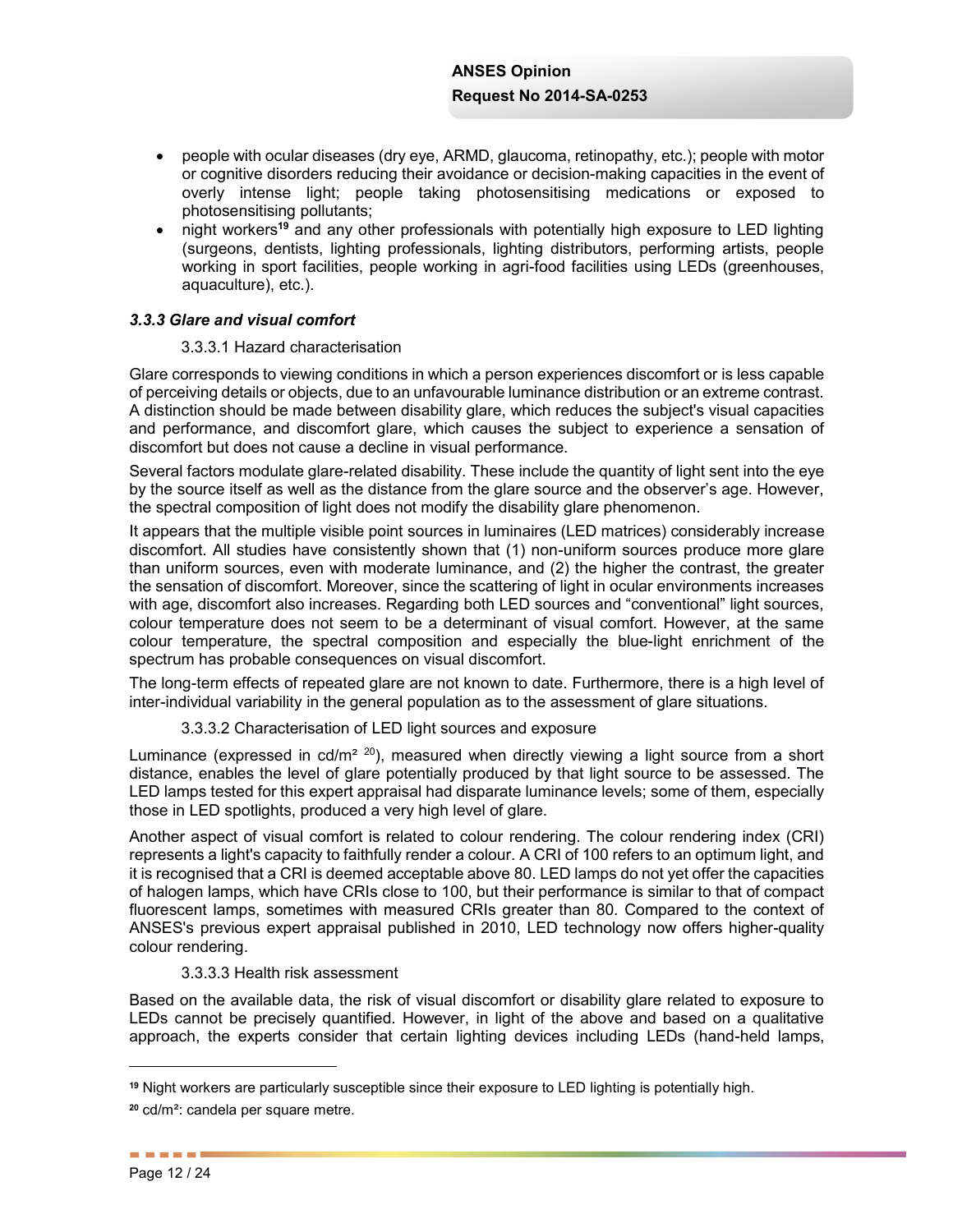vehicle lights, LED spotlights, LED matrices, etc.) can pose a high risk of glare. Moreover, while certain LED lamps have better colour rendering than they did a few years ago, this can still be improved.

## 3.3.3.4 Susceptible population groups

Age is a factor aggravating the risk of glare associated with LEDs, both during the day and at night. Deterioration of vision accelerates after the age of 60, at varying rates depending on the individual. The stray light generated around sources increases considerably with age, lowering the perception of object contrast and therefore visual performance.

Subjects with migraine seem to be specifically susceptible to the glare caused by certain irregularities in the spectral distribution of light energy.

## *3.3.4 Skin effects*

## 3.3.4.1 Hazard characterisation

Blue light may have adverse effects on the skin, accelerating ageing and delaying healing processes, whereas exposure to wavelengths of 590 to 700 nm (red light) appears to have opposite effects. The experts conclude that the effect of exposure to blue-rich light on the occurrence of skin diseases is possible.

Moreover, the delayed carcinogenic effect (melanoma induction) induced by blue-light LED phototherapy used for the treatment of neonatal jaundice should be given special attention. Of the five studies undertaken to assess the risk of developing benign or malignant melanocytic lesions following blue-light neonatal phototherapy, three showed an increased number of common or atypical naevi in exposed children.

## 3.3.4.2 Characterisation of LED light sources and exposure

There are no exposure data specifically dealing with the skin effects of blue-light emissions. Nevertheless, the photobiological risk group provides an idea of the quantity of blue light emitted by LED lighting (see § on the characterisation of exposure for ocular diseases).

### 3.3.4.3 Health risk assessment

Based on the available data, the potential risks to the skin related to exposure to LEDs cannot be quantified. Based on a qualitative approach and considering the exposure levels associated with the domestic use of LED lighting as well as the limited skin penetration depth of blue-light optical radiation, the experts consider that the risk of skin diseases occurring in relation to exposure to blue light from LEDs is low.

### 3.3.4.5 Susceptible population groups

The experts identified some potentially susceptible population groups:

- newborns in the event of blue-light LED phototherapy prescribed to treat neonatal jaundice;
- people with certain skin diseases (epithelial lesions, wounds, etc.); these people appear to have an increased risk of skin lesions developing or worsening during exposure to blue light.

## *3.3.5 Other disorders (migraines, headaches, visual fatigue, accidents, epilepsy attacks)*

### 3.3.5.1 Hazard characterisation

The temporal modulation of a lighting system is primarily characterised by its modulation frequency and the corresponding modulation rate, expressed as a percentage of the light intensity (values ranging from 0% to 100%). Depending on its frequency, this modulation may or may not be perceptible by the human visual system. Three separate visual effects (conscious perception of modulation) have been described: flicker, the stroboscopic effect and the phantom array effect. Health effects can be directly induced by these visual effects or occur with no conscious perception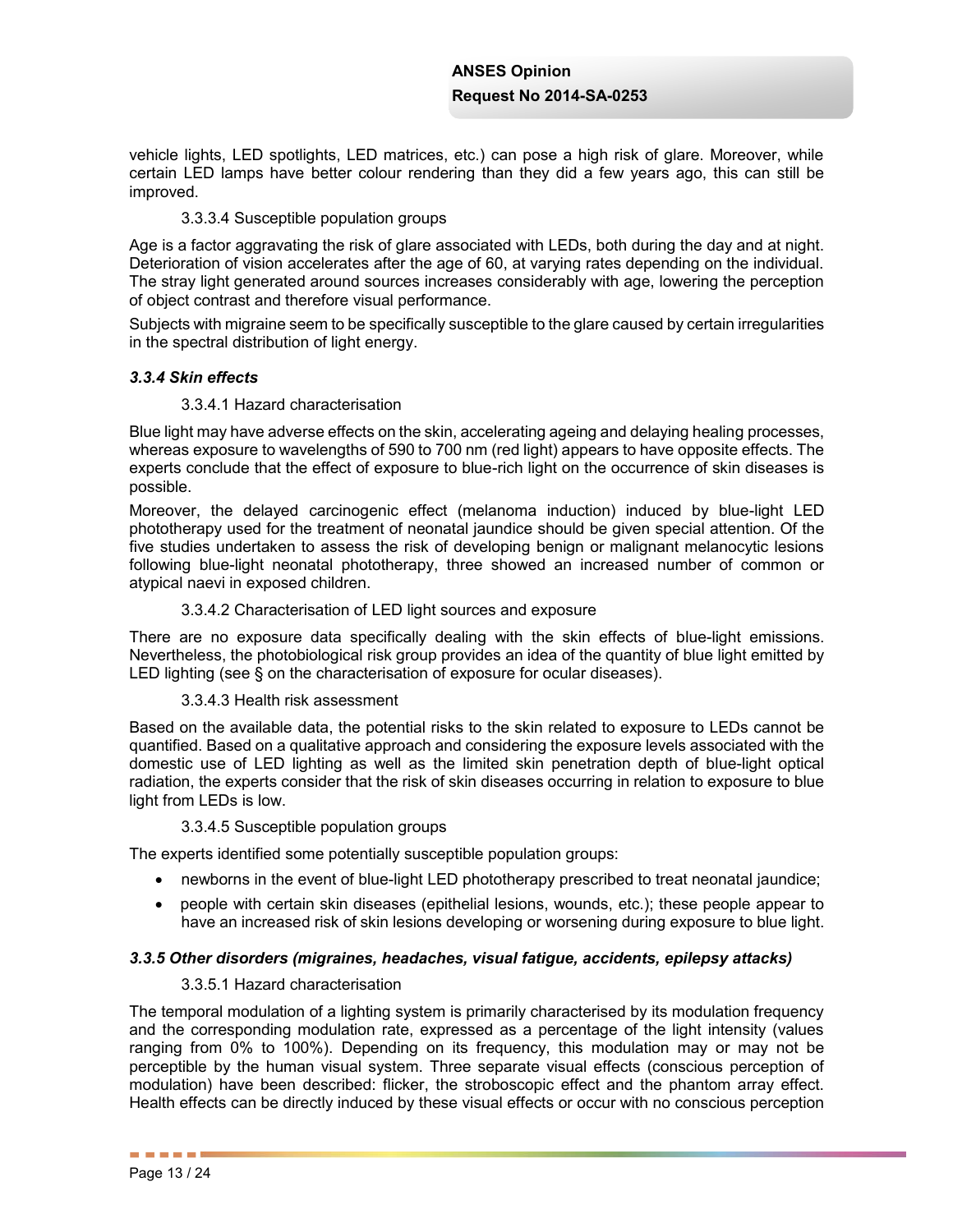of any modulation. The health effects that can result from the conscious or unconscious perception of modulation are epilepsy attacks, traffic accidents, accidents related to the use of machines, migraines, headaches and visual fatigue.

Effects such as headaches, migraines and visual fatigue can be associated with temporal modulation frequencies between 80 and 120 Hz. The related evidence provided by studies is limited for humans.

Phenomena such as the stroboscopic effect (apparent immobility or slowing of a moving object) and the phantom array effect (persistence of an image during a visual saccade) can occur at high modulation frequencies (greater than around 80 Hz). In an industrial or domestic context, it is likely that the stroboscopic effect could affect safety during the use of machines or tools.

Temporal light modulation can also be associated with the triggering of attacks in people with epilepsy. However, the modulation frequencies of the LED lamps and luminaires available on the market are too high to trigger attacks in these individuals. Nevertheless, there is a possibility of attacks being triggered in the population of epileptic subjects during exposure to LED lamps or luminaires with abnormal temporal modulation (defective products or incompatibility with the controller).

Moreover, certain self-contained lighting devices on bicycles (recharged by magnetic induction) are very strongly modulated (100% modulation) at frequencies varying with the cyclist's speed. At certain speeds, the temporal modulations are located around 15 Hz, in the most critical band for the triggering of epilepsy attacks.

In all of these situations, temporal light modulation is associated with visual discomfort and a decrease in visual efficiency, especially at workstations in occupational settings.

3.3.5.2 Characterisation of LED light sources and exposure

Results from the scientific literature dealing with the temporal modulation of LED lamps were aggregated with measurements taken in the context of this expert appraisal; of the 53 tested lamps:

- $\bullet$  18 lamps (around 34%) had very low temporal modulation (of less than 1%);
- 12 lamps (around 23%) had temporal modulation between 1% and 15%, similar to that of halogen and compact fluorescent lamps;
- 14 lamps (around 26%) had modulation between 12% and 70%; their values were significantly higher than those of halogen and compact fluorescent technologies;
- nine lamps (around 17%) had very high modulation, exceeding 70% and even reaching 100%.

It is estimated that around 43% of LED lamps for domestic use have degraded temporal modulation performance (modulation rate greater than 15% at 100 Hz) compared to halogen and compact fluorescent technologies.

The stroboscopic effect is particularly visible with LED lamps and luminaires having high temporal modulation at 100 Hz.

Some LED lamps and luminaires have high enough modulation levels that the phantom array effect is perceptible, especially when driving a car.

### 3.3.5.3 Health risk assessment

For people with epilepsy, based on the available data, it is not possible to quantify the risk of attacks being triggered in relation to the temporal modulation of an LED lighting system.

Moreover, the experts consider that due to the limited number of exposure data, the risk associated with effects (headaches, migraines, visual fatigue) occurring in the frequency range (80-120 Hz) associated with LED exposure is not known.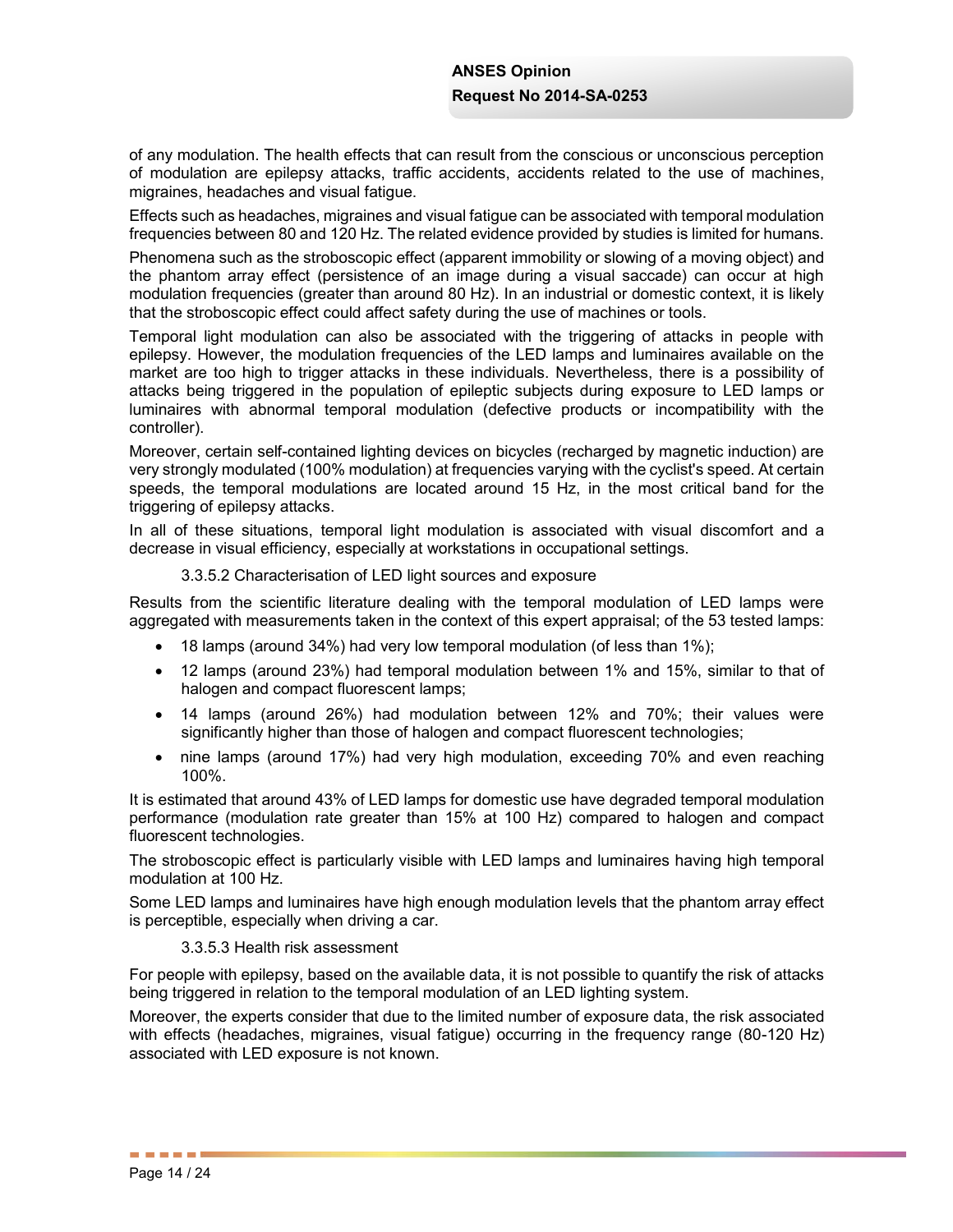Based on the scientific data, it is not possible to conclude as to whether or not the perception of the stroboscopic or phantom array effect has an impact on accidents occurring when handling machines or tools, or on traffic accidents.

## 3.3.5.4 Susceptible population groups

Studies dealing with the maturation of the visual contrast perception system in humans indicate that maximum temporal contrast sensitivity is reached during adolescence and young adulthood. These are therefore population groups particularly sensitive to modulated light.

Epidemiological studies showing an association between modulated light and the triggering of migraine refer to migraine patients as a population group sensitive to modulated light.

Work undertaken using older-generation fluorescent tubes showed that certain individuals had heightened sensitivity to temporal light modulations at the frequency of 100 Hz. In addition, studies have shown that some individuals visually perceive flicker at 100 Hz.

Thus, with regard to certain health effects related to temporal light modulation, several susceptible population groups were identified:

- regarding headaches, migraine and visual fatigue:
	- children, adolescents and young adults;
	- migraine sufferers;
- regarding the risk of accidents related to the stroboscopic effect or phantom array effect:
	- machine and tool operators and vehicle drivers;
	- people with motor or cognitive disorders reducing their avoidance or decision-making capacities;
	- children, adolescents and young adults;
- regarding the triggering of epilepsy attacks: people with epilepsy.

### **3.4 Effectiveness of protective devices**

There are various solutions claiming to reduce or suppress the effects of blue light: these include filters built into computer screens or into the lenses of prescription glasses, as well as programmable lighting systems that modulate the quantity of melanopic light (wavelength of around 480-490 nm) depending on the time of day.

According to the measurements taken for this expert appraisal:

- specific blue-light-blocking glasses were more effective at filtering than treated ophthalmic lenses. However, neither of these two systems was effective enough to be considered as personal protective equipment**<sup>21</sup>** (PPE) regarding the risk of acute retinal phototoxicity resulting from prolonged exposure to a very high-intensity LED source;
- depending on the tested protective device, the capacity to filter blue radiation in the melanopic band was highly variable: it was very low or even non-existent for treated lenses, despite the claims made by manufacturers and distributors of these products. It cannot be said that this filtration is sufficient to prevent the decrease in melatonin secretion induced by exposure to light in the evening and the related effects of sleep onset delay;
- for the tested screens claiming to limit blue-light emissions, no real effectiveness was observed. However, reducing the colour temperature (switching to warm white) and brightness of the screens was somewhat effective at reducing the quantity of blue light in the spectrum.

**<sup>21</sup>** There are currently no standards specifying test methods and performance requirements for PPE with regard to blue light.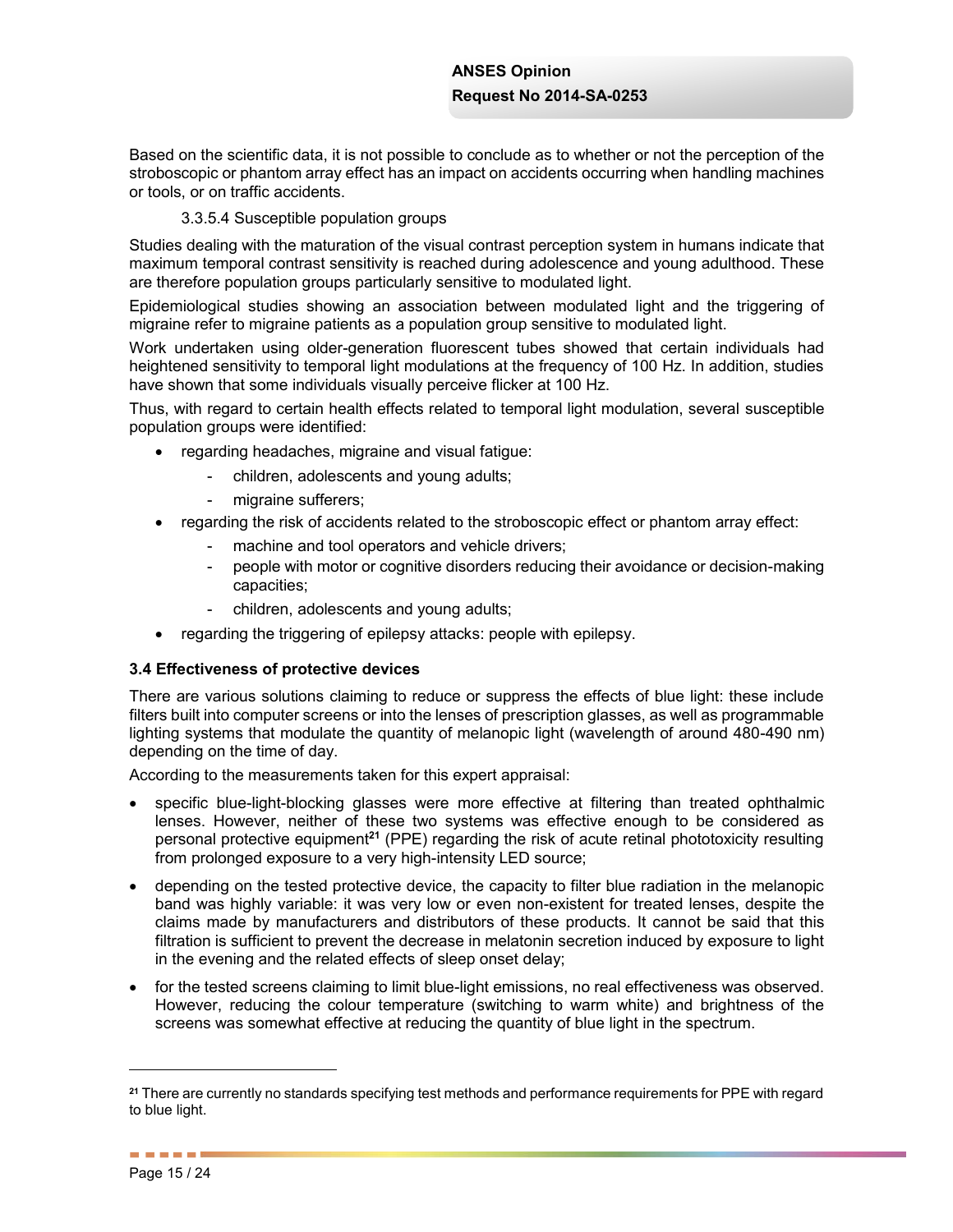## **3.5 Environmental impact of LEDs**

### *3.5.1 Threat to biodiversity*

The diversity of the living world is reflected in the wide variety of metabolic, physiological and behavioural responses to light observed in fauna and flora. Thus, what might be an advantage for a given plant or animal species may prove to be a disadvantage for another. Changes in the (daily and annual) biological rhythms, orientation, geographical distribution and migration of species can thus be observed following exposure to artificial light. There can also be indirect effects (in the medium and long term) on these populations and their ecosystems.

Research into the impact on the living world of the light emitted by LEDs at night still heavily relies on that dealing with artificial light in general. Moreover, it still involves a very limited number of species. Regardless of the studied ecosystem, the general long-term trend as observed in the scientific literature appears to be an increase in mortality and a decline in the diversity of the animal and plant species studied in environments lit at night, including by LED lighting systems.

According to the scientific literature, the effects of light at night, especially from LED lighting, on fauna and flora and ecosystems are proven for all of the species studied. Overall, these effects correspond to those of night-time lighting. It is important to distinguish those that could be specifically related to the particular characteristics of LEDs (intensity, spectral composition). These effects are combined with other anthropogenic pressures (chemical pollution, geographical barriers, shrinking habitats, overexploitation, etc.). The continuous extension of human, industrial and leisure activities in addition to physical and chemical nuisances combined with the effects of climate change are all factors that certain animal and plant populations will probably be incapable of coping with, which will speed up the decline in biodiversity. However, data involving the combined action of these multiple disruptive factors are still extremely scarce.

## *3.5.2 Light pollution*

The collective expert appraisal report associated with this summary includes an assessment of the effects of LED deployment (outdoor display and lighting sources in particular) on light pollution. Various aspects have been considered, such as effects on the sky glow, nuisances for humans (intrusive light, light trespass, glare, circadian rhythms) and nuisances for ecosystems and biodiversity.

According to the Working Group's experts, the change in lighting technologies due to LEDs could either increase or reduce light pollution, depending on the choices made for public and indoor lighting, architectural and landscape enhancement, etc. The categories of LED lighting systems that may be responsible for the greatest increases in light pollution are as follows: illuminated signs, billboards and advertising, as well as lighting for commercial, agricultural (including horticultural greenhouses), aquaculture and industrial zones. This also encompasses lighting for outdoor car parks in these zones. In these categories, the trend is towards an increase in the number and intensity of points of light.

Replacing lamps for street lighting and indoor lamps with LEDs could contribute to reducing light pollution, by better targeting areas to be illuminated (and thus limiting diffusion) and modulating the quality (wavelength) and intensity of the light emitted, as enabled by LED technology, provided that the number of points of LED light is not increased compared to the number of replaced points of light.

Despite the results highlighted above, it is difficult to assess the overall impact of the transition from current lighting systems to LEDs on light pollution.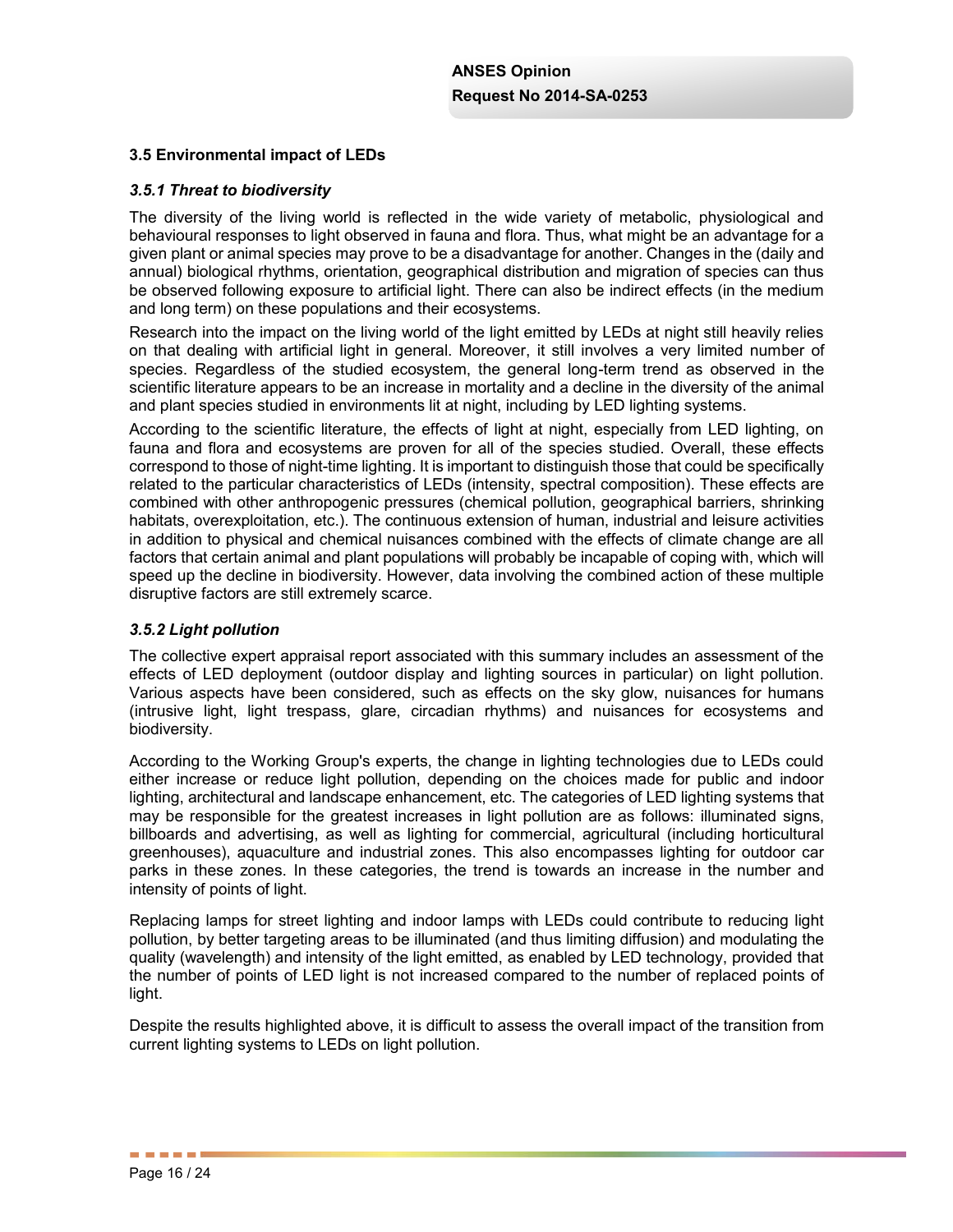## *3.5.3 Impacts related to the life cycle of LED lamps and luminaires*

Several categories of environmental impacts are defined when analysing the life cycle of a product: energy consumption, the amount of hazardous waste produced, the amount of water used, the impact on global warming, toxic effects on human health, etc. The results of the life-cycle analyses (LCAs) undertaken for the analysed light sources show that LED lamps and luminaires have the lowest environmental impacts compared to other lighting technologies. This is due to the higher light efficiency of LED lighting compared to other sources. However, the content of the LCA studies dealing with lamps and luminaires varied, especially in terms of the analysed products and chosen methods (the functional unit, impact categories and life-cycle stages included). Despite major differences in the LCA methods, the analyses generally led to very similar results: the LED use phase was primarily (70% to 99%) responsible for the environmental impacts observed, due to the energy consumption of this technology. Manufacturing was responsible for most of the other impacts.

The CES notes that one limitation of the LCAs was the lack of a methodology for assessing the impacts of light on human health and the environment (fauna and flora).

### **Recommendations of the CES**

Based on the Working Group's conclusions and recommendations, the CES is issuing the following recommendations aiming to better protect human health (general population and workers) and the environment from effects related to exposure to LED systems. These recommendations are intended to limit harmful effects related to exposure to LEDs by developing information for the general population and in the workplace and by improving the normative and regulatory frameworks governing the use of LEDs. Lastly, the CES highlights the efforts to be made in terms of research.

### **Recommendations for the public authorities to protect the population and the environment**

The CES recommends developing actions and information regarding:

- the need to limit exposure to blue-rich light (from LEDs and other technologies), by favouring the use of warm-coloured lighting (colour temperature below 3000 K) before going to bed and during the night, especially for certain population groups: children, adolescents and pregnant women (see lists by health effect in Section 3). In particular, the CES recommends not using blue-rich night-lights for infants and children and limiting the exposure of children and adolescents to blue-rich light sources (computer, tablet, mobile telephone screens, etc.) at night and before going to bed;
- the importance of enhancing the light contrast between daytime and night-time by increasing exposure to natural light during the day and limiting exposure to artificial light before bedtime and at night;
- the phototoxic effects of light associated with exposure to certain LED lighting devices (handheld lamps, head torches, toys, vehicle lights, blue-light decorative string lights) available on the market, especially for the most susceptible population groups such as children;
- the widely varying effectiveness of the protective devices currently proposed with regard to the adverse health effects associated with exposure to LEDs.

In order to protect against the harmful effects of light pollution on humans and their environment, the CES recommends:

• undertaking actions to limit intrusive light in homes and thus reduce the risk of circadian disruption;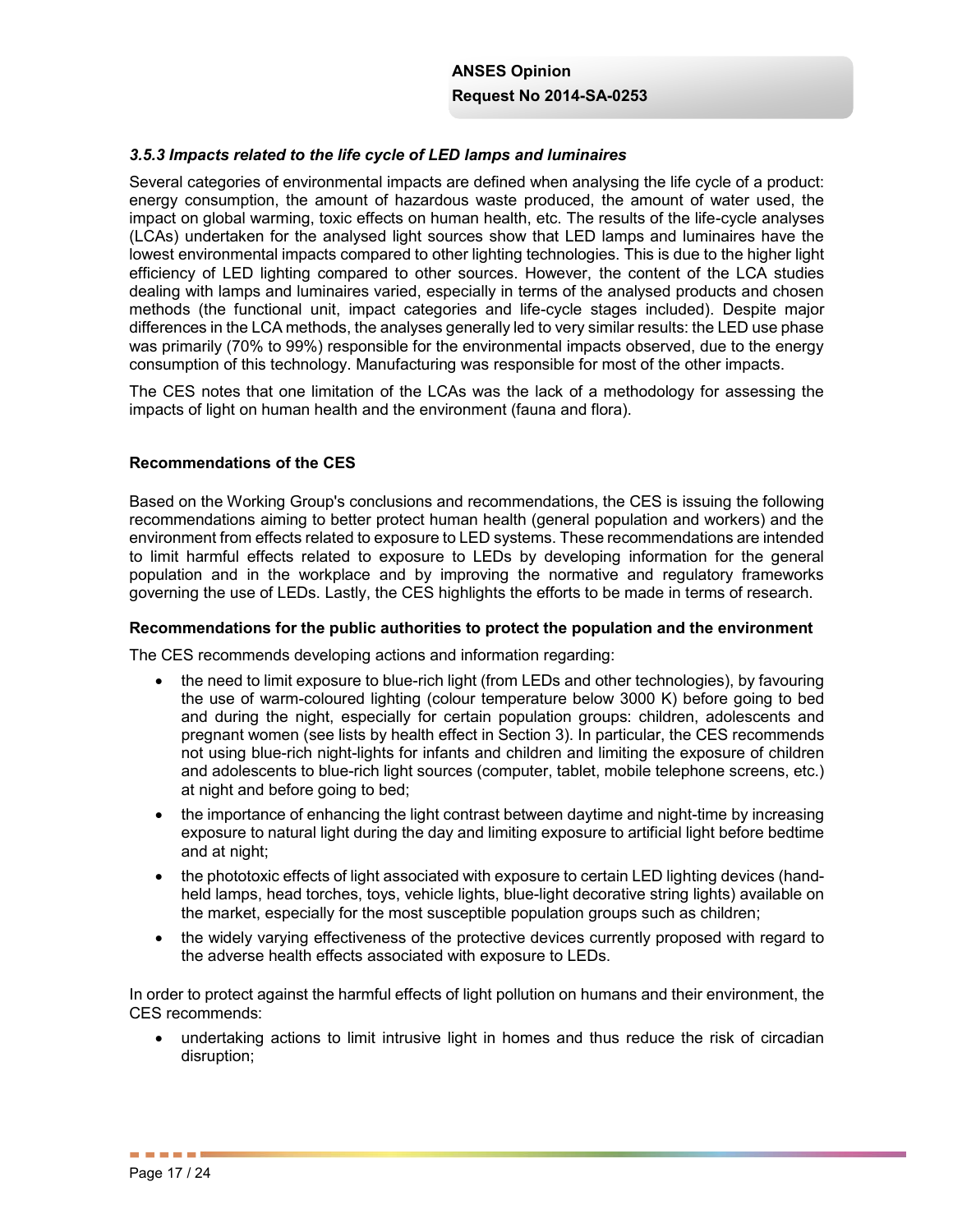- limiting the number of illuminated outdoor facilities, keeping the surface areas of illuminated zones to a minimum, improving control of their directivity and promoting their sound management;
- $\bullet$  conducting, wherever lighting is necessary, a study of its impact on the local ecosystem in natural and suburban areas;
- creating protected spaces, without any artificial lighting.

### **Recommendations for employers and occupational physicians to protect workers**

- considering the phototoxic effects of blue light and the potential effects of temporal light modulation, the CES reiterates the obligation to limit the exposure of workers to these light sources and inform them of the related hazards;
- moreover, given the effects observed on foetal development in animals related to maternal exposure to light at night, the CES recommends limiting the exposure of pregnant women to light during the night.

### **Recommendations regarding the regulatory and normative frameworks with the aim of protecting human health and the environment**

At national level:

the CES recommends enforcing the regulations on the switching-off of interior lighting with exterior emission and the illumination of building facades (Ministerial Order<sup>22</sup> of 25 January 2013 on the nocturnal lighting of non-residential buildings in order to limit light pollution and energy consumption) as well as those on the switching-off of advertising signs (Decree no. 2012-11823 on outdoor advertising and signs).

At European level:

regarding normative changes to be made, the CES recommends:

- revising the exposure limits for optical radiation proposed by ICNIRP, so as to make them sufficiently protective against phototoxic risks. They should take into account chronic exposure and consider other indicators, especially those relating to infra-clinical toxicity**<sup>24</sup>**;
- creating an effectiveness index and requiring its labelling on devices providing protection against blue light (accounting for the attenuation rate);
- developing a metrological standard, at European level, specifying conditions for measuring temporal modulation and calculating the related indices;

regarding regulatory changes to be made, the CES recommends:

**<sup>22</sup>** "The interior lighting of premises for professional use must be switched off one hour after these premises have been vacated. Building façade lighting must be switched off at 1 am at the latest. Store window lights and window display lights must be switched off at 1 am at the latest or one hour after these premises have been vacated, whichever occurs later".

**<sup>23</sup>** "Illuminated advertisements must be switched off at night, between 1 am and 6 am, except for airports and urban units with more than 800,000 inhabitants, for which the mayors shall set out the applicable rules. Illuminated signs shall comply with the same rules".

**<sup>24</sup>** For example, there can be cell death in the retina without this being visible when examining the back of the eye.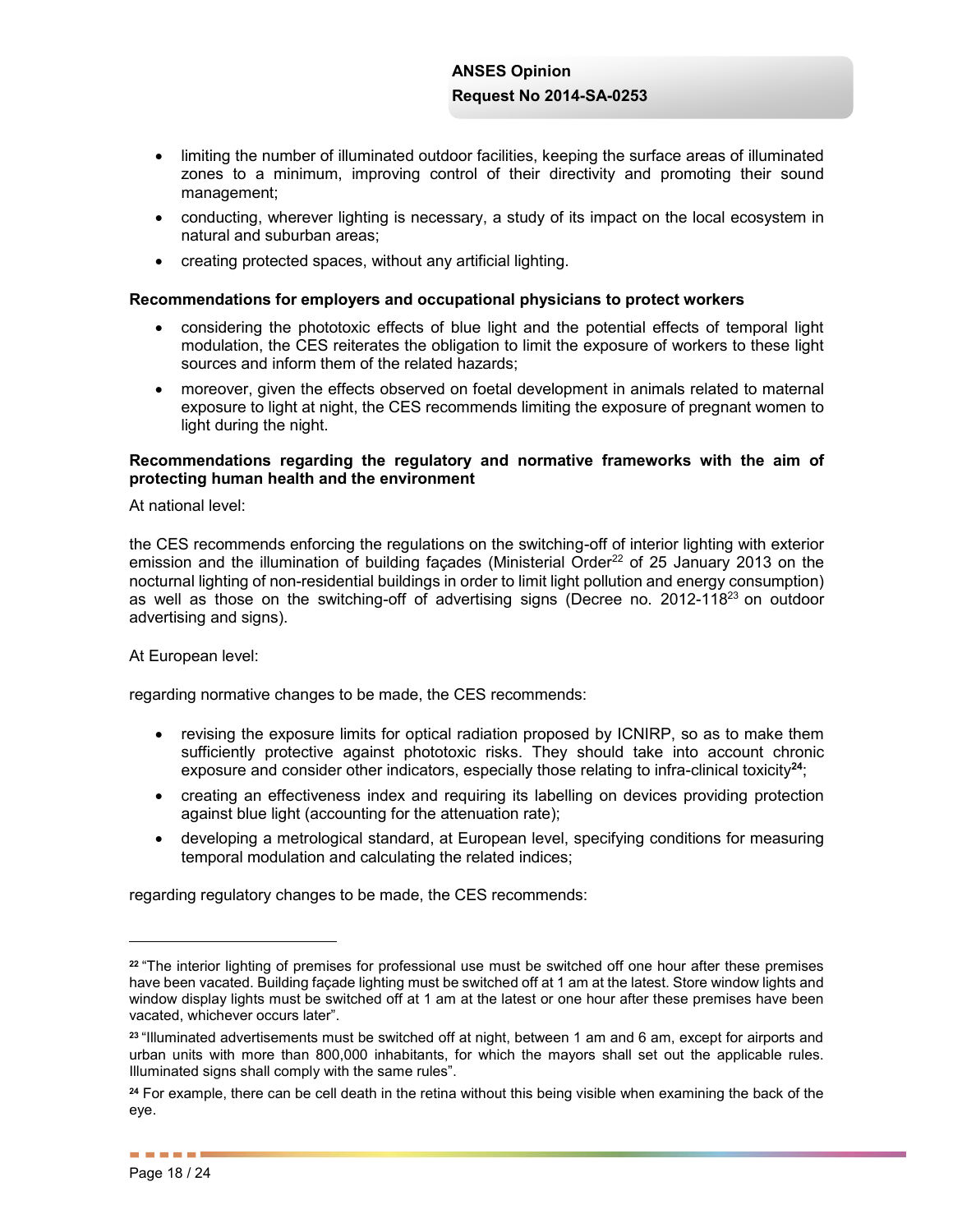- requiring the labelling of the photobiological risk group (assessed according to Standard NF ISO 62471) for domestic lighting as well as for LED objects;
- restricting the sale of LED systems (lamps, luminaires, objects and especially toys) to the general public to those in risk group 1 or lower;
- harmonising the regulatory framework by amending the regulations specific to LED systems other than lamps and luminaires, in order to take into account the photobiological risk, in particular:
	- o Directive 2009/48/EC on the safety of toys;
	- $\circ$  UNECE<sup>25</sup> (United Nations Economic Commission for Europe) Regulations R112 and R113 on prescriptions for light sources from vehicles.
- limiting the luminance of vehicle lights (without necessarily reducing the overall flux and therefore the range of vision);
- taking into account, in the regulations, the specific characteristics of bare LED strips and matrices in devices sold to the general public (bare LED aggregates on the same base);
- establishing, at European level, limits for temporal light modulation, in order to limit the biological and health effects associated with the light emitted by LED lamps and luminaires;
- amending the current regulations in order to take into account the risks associated with temporal modulation, in particular:
	- o Directive 2006/25/EC of the European Parliament on the minimum health and safety requirements regarding the exposure of workers to the risks arising from physical agents (artificial optical radiation);
	- $\circ$  the UNECE regulations, reguiring a minimum modulation frequency of around 2 kHz when the lamps (front lamps and rear lamps) of vehicles are used in pulse width modulation**<sup>26</sup>** (PWM) mode. This recommendation will limit the visibility of the phantom array effect, which is a source of proven visual disturbances;
- introducing the option to automatically lower the colour temperature (switch to warm white) and brightness of mobile telephone and tablet screens before bedtime.

### **Research recommendations**

While numerous data are available on the health effects of light, especially blue light, the scientific data are still incomplete with regard to the specific effects of LEDs depending on their geometry and spectral quality. Therefore, the CES insists on the need to improve the quantitative assessment of the impact of a general shift to LED technology on human health and the environment.

The CES encourages the implementation and intensification of research into light-induced circadian rhythm disruption and the resulting effects on vigilance, sleep, mood, well-being, cognition and health. Two aspects for which there is still little documentation should particularly be taken into account in humans and diurnal animal models:

• the impact of the maternal light environment on foetal development;

**<sup>25</sup>** The UNECE Sustainable Transport Division provides secretariat services to the World Forum for Harmonization of Vehicle Regulations.

**<sup>26</sup>** PWM mode is a duty-cycle modulation. Light is modulated at a fixed frequency and the change in the duty cycle modifies the average light intensity.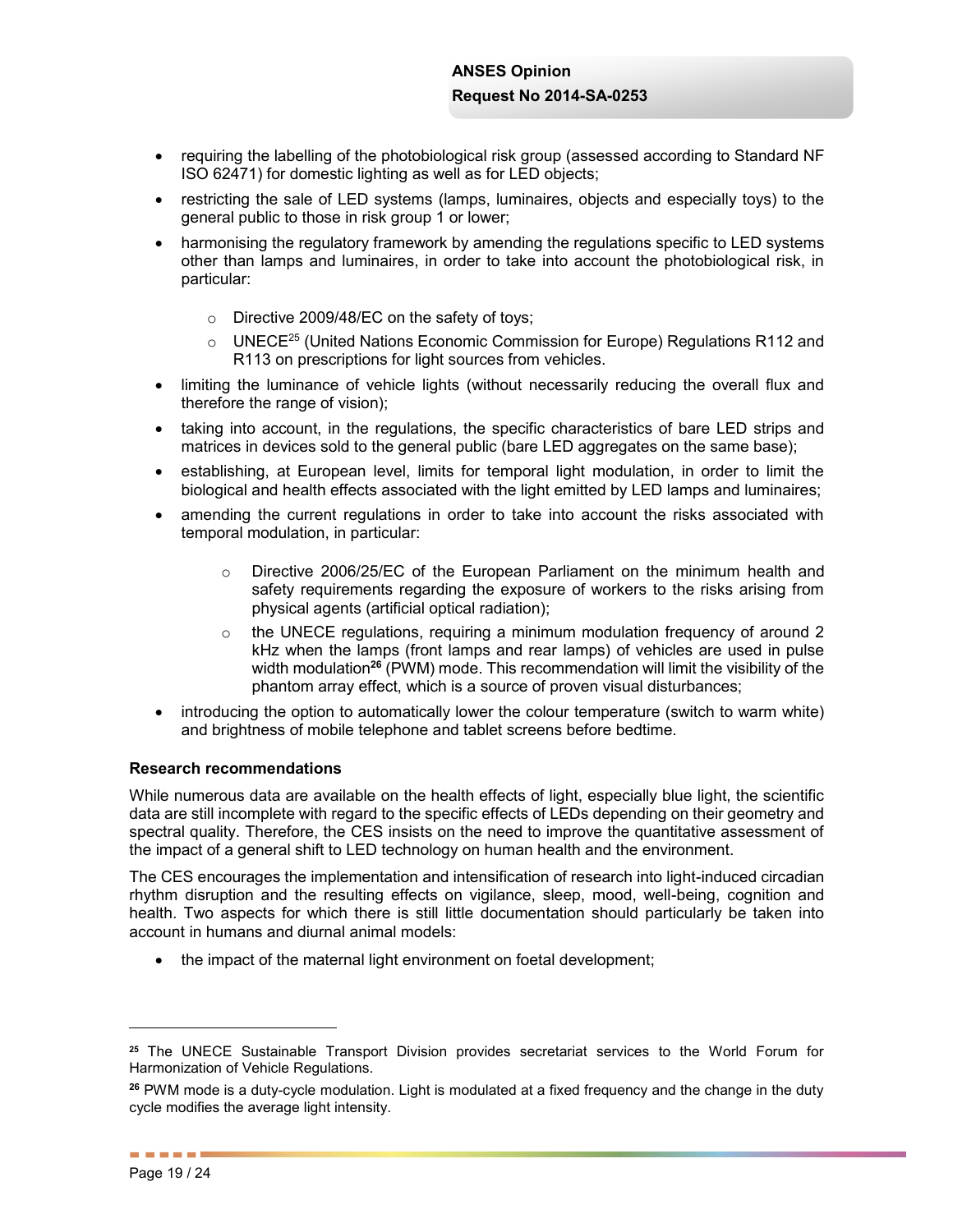• for children and adolescents, the impact of the light environment, depending on the period (day, night), on biological rhythm synchronisation and health, particularly considering higher light transmission due to a clearer lens and a more open pupil.

Since potentially beneficial effects of a strong light contrast between daytime and night-time have been described in the scientific literature, it will be necessary to:

- confirm the effects of exposure to sufficient daytime light intensities on quality of life, sleep, well-being and health, especially for people with circadian rhythm disorders (elderly subjects, hospitalised patients, people with dementia, etc.);
- improve knowledge of the ability of exposure to blue light in the morning to correct circadian desynchronisation and assess the associated ocular risks;
- for night workers, study the relevance of favouring exposure to certain wavelengths depending on the time of day, to promote vigilance on the one hand and recovery on the other hand while minimising the negative side effects.

The CES recommends improving the assessment of the risk of eye dryness and ocular diseases occurring in relation to exposure to light in the phototoxic range, especially in the long term. Special attention should be paid to certain susceptible population groups (children, adolescents, people with ocular diseases, aphakic individuals, etc.). The CES also recommends studying the factors that may be involved in the phototoxicity of light, such as the time of exposure, the possible associated temporal modulation, and risk factors related to ocular diseases. It would also be advisable to study to what extent phototoxicity results obtained in rodents can be extrapolated to humans.

Since temporal light modulation appears to be a major flaw of certain LEDs and LED systems, the CES recommends improving knowledge of its visual, biological and health effects. In particular, it recommends conducting:

- studies to better identify inter-individual variations in sensitivity to temporal contrasts and better understand the prevalence and incidence of effects related to temporal light modulation in the general population;
- studies enabling the risk of accidents arising from exposure to a stroboscopic effect or phantom array effect to be quantified.

The various health effects of LEDs mentioned above make it necessary to improve the assessment of exposure in populations. The CES recommends taking precise measurements of luminance distribution, spectral energy distributions and temporal modulation for a wide range of LED devices to which the population is exposed.

The CES recommends better taking account of the environmental impact of a general shift to LED technology, by improving knowledge regarding the effects of light pollution on fauna and flora and the ecosystem as a whole.

Lastly, the CES recommends considering the entire life cycle of LEDs, in particular:

- accessing detailed data on the products used in the manufacture of LEDs (raw materials, manufacturing processes) and those released into the air, water and soil during the manufacture of LEDs;
- documenting end-of-life for LEDs: recovery and sorting of used products, recovery of raw materials, recycling of certain LED components, treatment of final waste.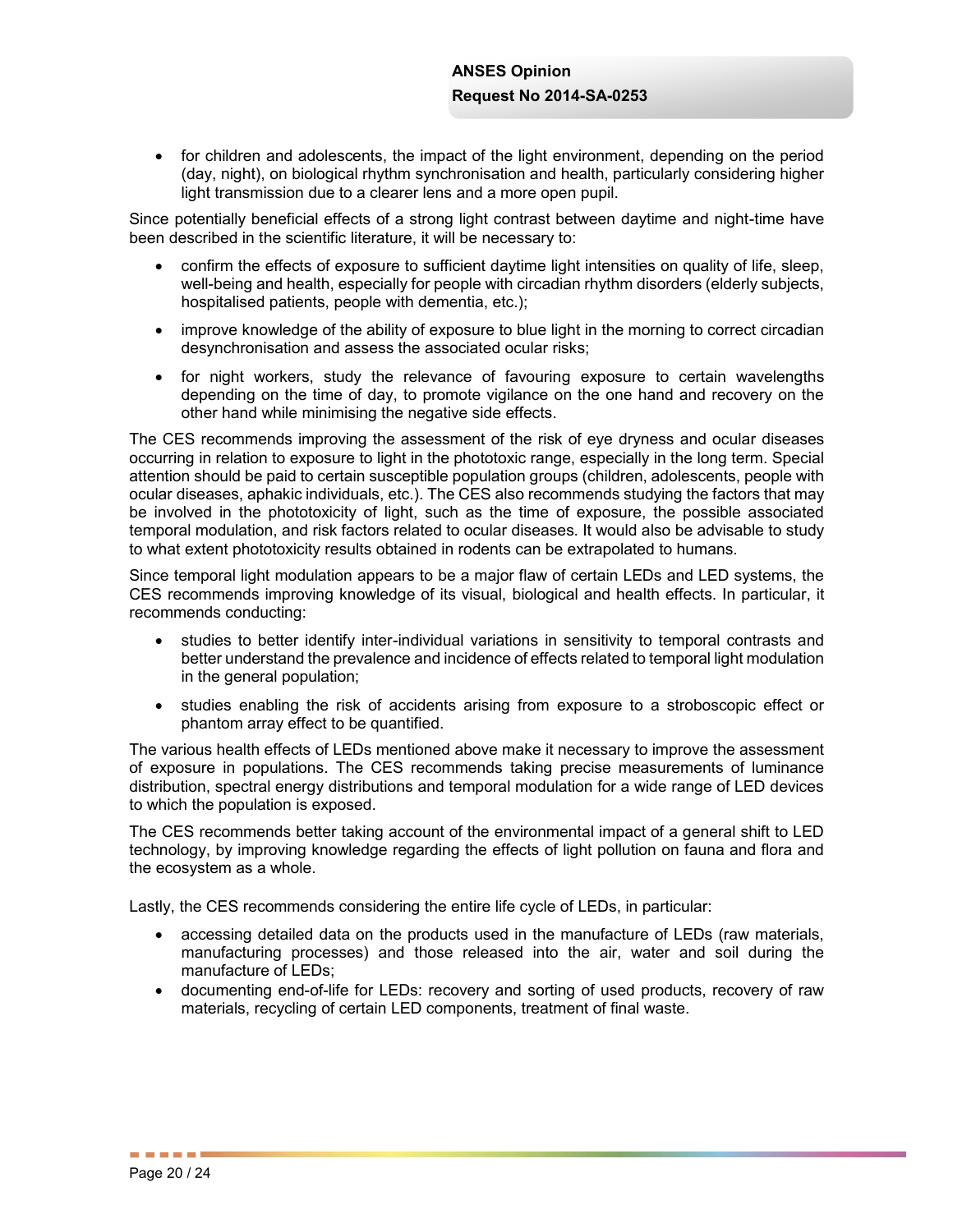#### **4. AGENCY CONCLUSIONS AND RECOMMENDATIONS**

ANSES endorses the conclusions and recommendations of its Expert Committee on "Physical agents, new technologies and development areas", set out in Section 3 of this Opinion.

An initial expert appraisal on the health effects of exposure to LED lamps was published by ANSES in 2010, when this technology was just starting to be deployed on a large scale and other lighting technologies (incandescent in particular) were beginning to be gradually withdrawn from the market at the same time. This expert appraisal had underlined the retinal toxicity of the blue light contained in LED lighting systems and their high capacity for glare.

Long contained mainly in specific applications (signage, electronic objects, etc.), LED technology is increasingly being used in automotive vehicles (lamps, etc.) and has become essential in domestic and public lighting as well as in light objects and screens (telephones, computers, televisions). The artificial light to which the population and its environment are exposed, which was previously rich in yellow-orange shades, is now richer in blue light than it was 10 years ago due to the now predominant use of LEDs in industrial and consumer applications.

This expert appraisal sought to update the state of knowledge since 2010 on the various health effects likely to be associated with exposure to blue-rich light as well as other characteristics of LED lighting. To do so, it used a methodology for assessing the levels of evidence associated with the health effects in question.

Moreover, due to the lack of literature data dealing with the population's exposure to LED technologies, the Agency financed specific measurement campaigns, in particular to describe the type and quantity of light emitted by LED systems used on a daily basis (lamps, objects featuring LEDs, vehicle headlamps, computer, tablet and mobile telephone screens, etc.).

The new scientific data examined corroborated the findings of 2010 relating to phototoxicity and enabled the experts to establish that the retinal phototoxicity of acute exposure to blue-rich light is proven. The long-term contribution of blue-rich light to the occurrence of age-related macular degeneration (ARMD) is also proven.

The Agency confirms that some of the tested lighting devices (hand-held lamps, vehicle lamps, LED spotlights, LED matrices, etc.) can produce high levels of glare.

In 2010, the Agency had suggested the possibility of biological clock disruption induced by exposure to LEDs. The update of the expert appraisal showed that the disruption of circadian rhythms (biological clocks) induced by exposure to blue-rich LED light in the evening or at night is proven. Children and adolescents, exposed from a very early age to screens in particular (tablets, game consoles, mobile telephones, etc.), constitute a particularly susceptible population group.

Regarding the temporal modulation of the light emitted by LEDs, the data examined showed that a high proportion of the tested LED lamps had degraded performance (high temporal modulation). Although the health risks associated with exposure to this modulation have not been determined, some people (children, adolescents, young adults, machine operators and vehicle drivers, etc.) may be more susceptible to the potential health effects of this light modulation: headaches, visual fatigue, risk of accidents, etc.

Regarding the impacts of light on the environment and biodiversity in particular, the available studies show an increase in mortality and a decline in the diversity of the animal and plant species studied in environments lit at night, including by LED lighting systems.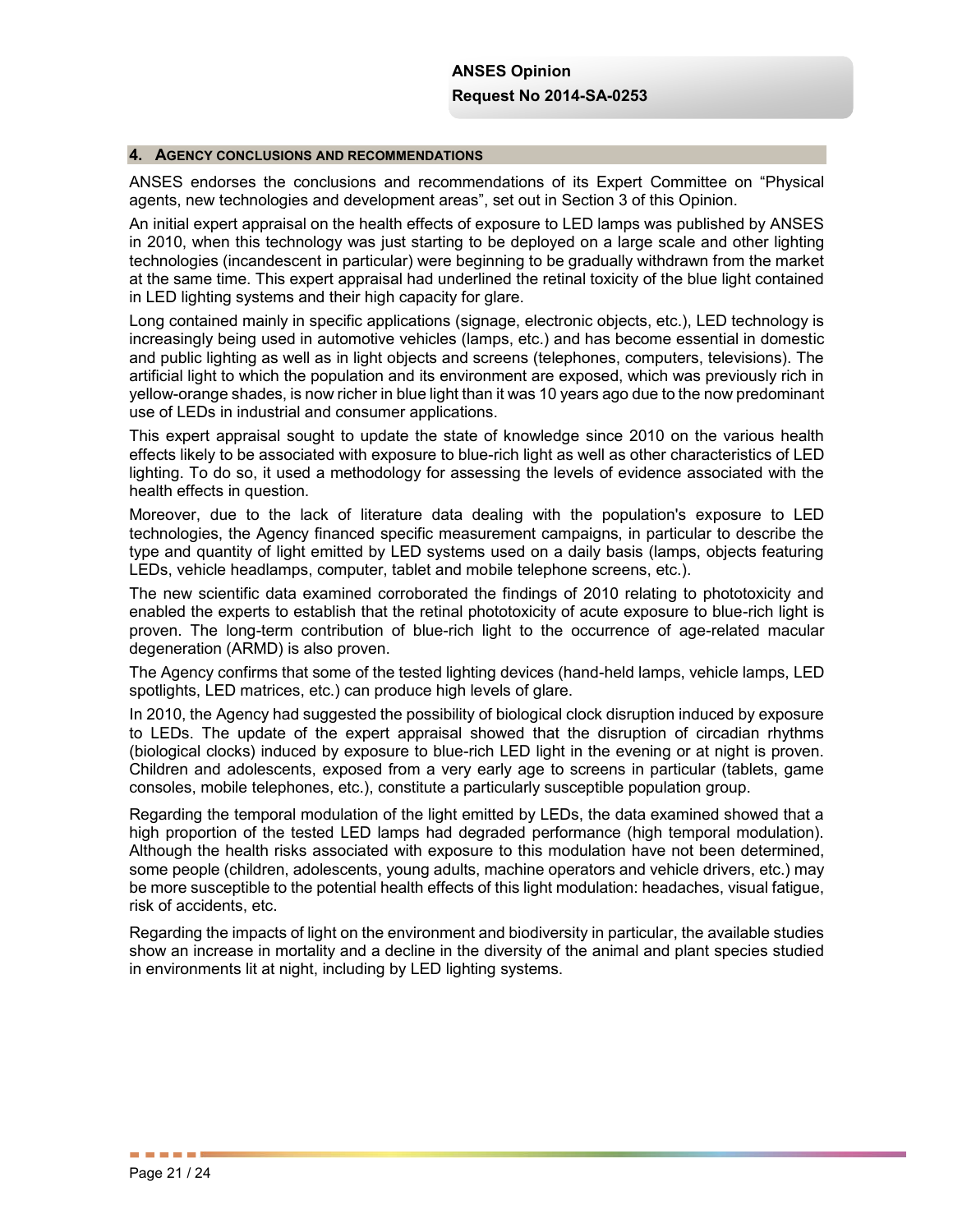## **The Agency's recommendations**

#### Advance knowledge

Regarding the assessment of risks related to exposure to LEDs, ANSES underlines the need to better quantify the risk levels associated with the identified effects. It thus recommends initiating additional research aiming to:

- improve knowledge of exposure for the general population, workers and the environment;
- better characterise the health effects associated with the temporal modulation of the light from LEDs in addition to long-term phototoxicity;
- clarify the exposure-response relationship between exposure and the occurrence of health effects (especially those involving circadian disruption, phototoxicity, etc.).

Lastly, to respond to the potential health effects associated with exposure to LED phototherapy devices, the Agency advises the public authorities to have a risk-benefit assessment of these devices undertaken by a competent organisation.

### Adapt the regulations and improve information

In light of the newly available experimental data concerning phototoxicity mechanisms, ANSES underlines the need to update the exposure limits (ELs) for blue light, especially to take into account the specific situation of children, whose eye lens filters blue light much less efficiently than that of adults and elderly people. These ELs are used to verify the compliance of LED systems with the essential health and safety requirements set out in European directives.

Considering the results of the risk assessment undertaken as part of the collective expert appraisal, ANSES recommends adapting the regulatory framework applicable to LED systems, in order to:

- restrict the sale of LED objects to the general public to those in photobiological risk group 0 or 1;
- limit the light intensity of vehicle lamps, while guaranteeing road safety;
- establish, at European level, limits minimising the temporal modulation of the light emitted by all light sources (lighting systems, screens, LED objects), all while improving the characterisation of the related health effects.

Pending changes to the regulations, ANSES recommends raising awareness in the population and encouraging people, children in particular, to limit their exposure to:

- blue-rich light before bedtime and during the night (LED screens: mobile telephones, tablets, computers, etc.);
- blue-rich lighting, i.e. "cool white" lamps and luminaires, by favouring indirect lighting or using diffusers;
- direct light from LED objects in risk group 2 or higher (hand-held lamps, toys, vehicle lamps, etc.).

ANSES also draws attention to the varying levels of effectiveness of the current devices providing protection against the phototoxicity of blue light (treated lenses, protective glasses, specific screens, etc.). It also notes their lack of significant action on the preservation of circadian rhythms for which, in the case of LED screens, exposure can only be limited by reducing the brightness and colour temperature of screens. It encourages the establishment of standards defining performance criteria for personal protective equipment in relation to blue light.

Regarding the environment and biodiversity, although it is difficult to assess the overall health and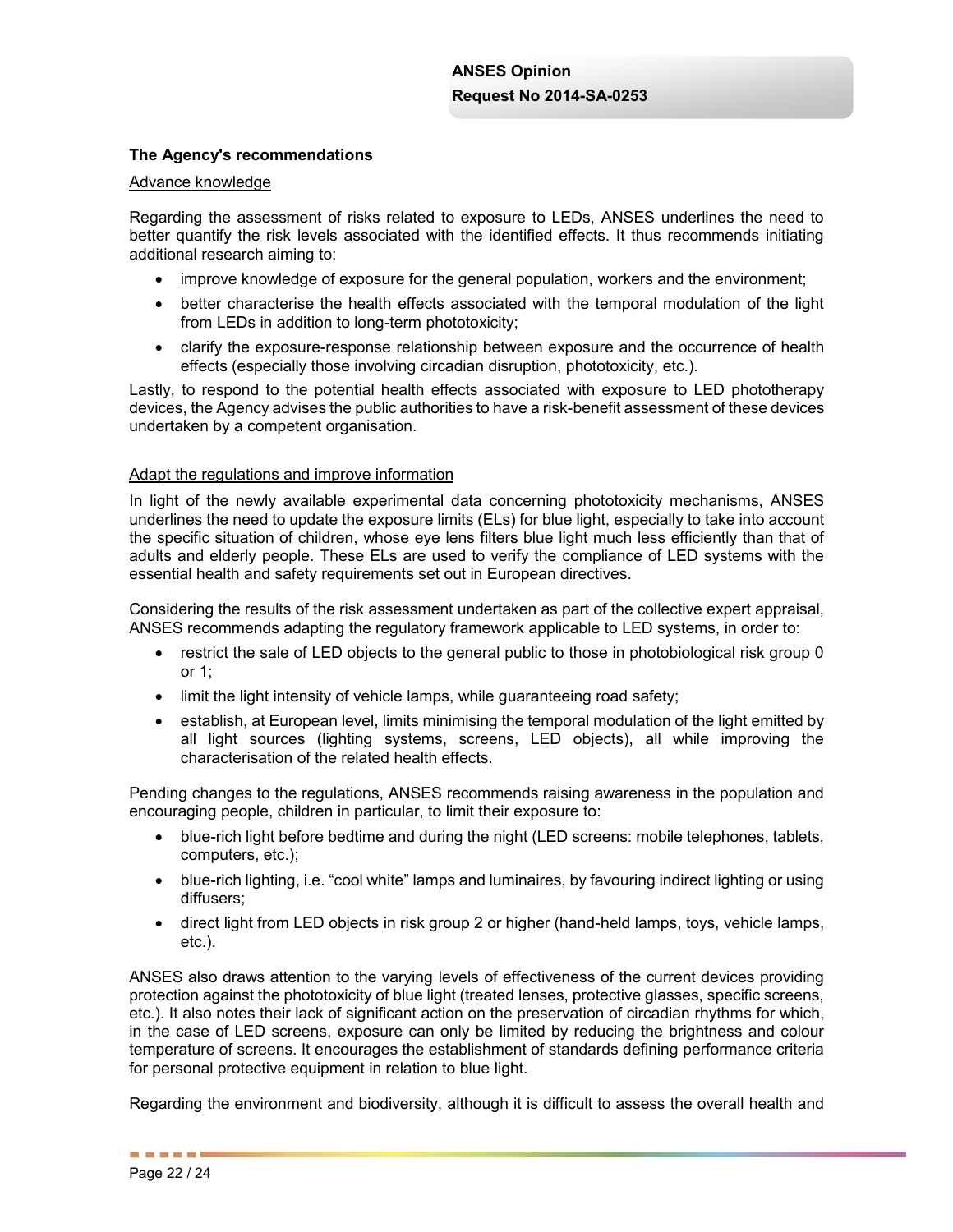environmental impacts of the transition from current lighting technologies to LEDs, ANSES recommends strengthening the prevention of light pollution. The Agency thus underlines the need to enforce the current regulations and adapt them, in particular by limiting the number of points of light and reducing light pollution, all while taking care to ensure the safety of people.

Dr Roger Genet